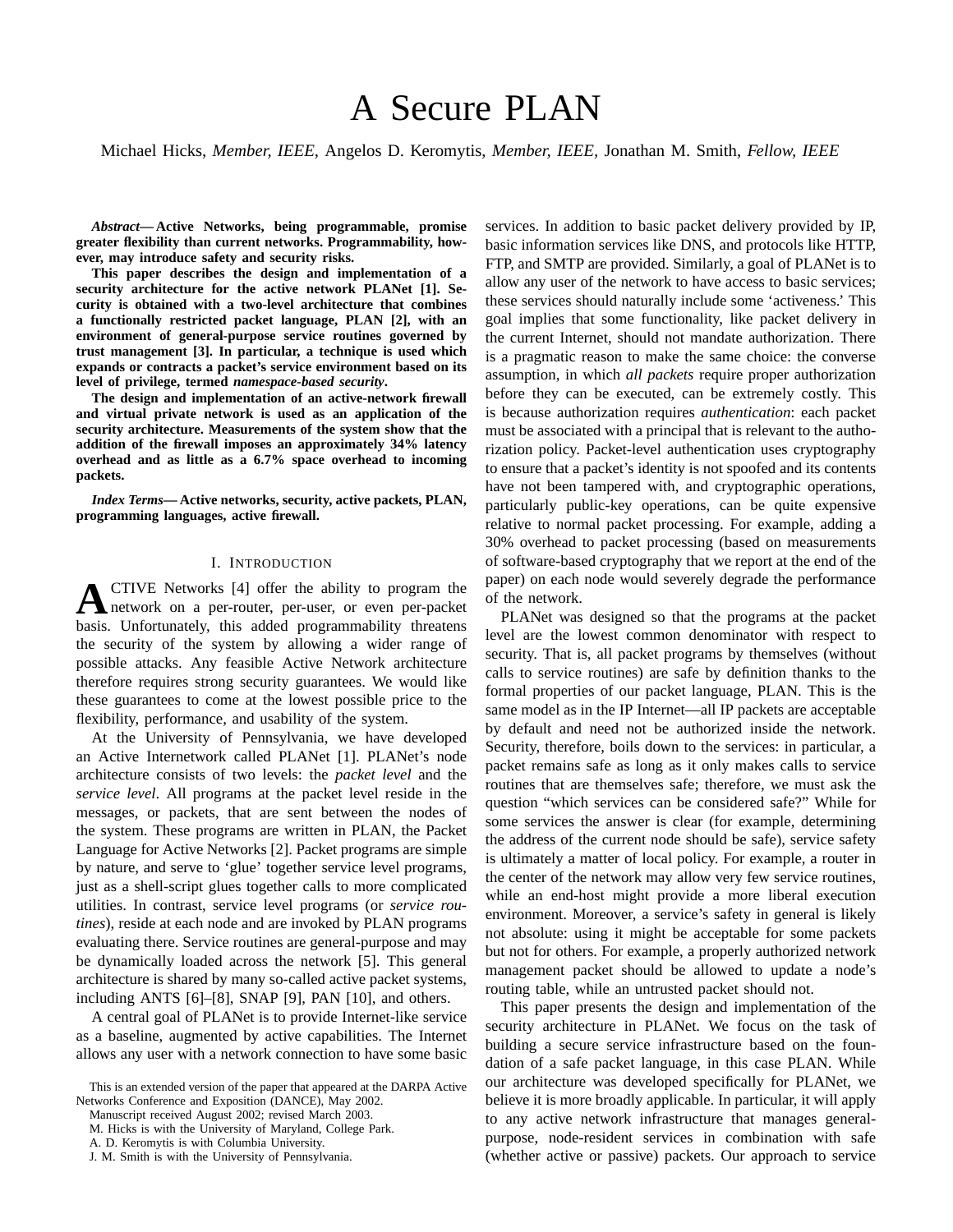security is also relevant to extensible systems, like some web servers and operating systems.

We begin by presenting a description of our architecture, after describing the attacks it protects against. We then follow up with a description of the implementation of this architecture in PLANet. After a discussion of PLAN and its relevant characteristics, we present possible methods of security management and the ones we have chosen to implement: *namespace-based security* with *policy-based parameterization*. We describe how we enable authentication, and manage relevant security information, such as which service routines are available to which principals, using QCM (Query Certificate Manager [11]). We then demonstrate how we have used our system to implement two applications: a simple active firewall, and a virtual private network for active packets. Finally, we present some related work and conclude.

### II. OVERVIEW OF SECURE PLAN

To evaluate the effectiveness of any security system, we must consider the threats it defends against. Therefore, we begin by describing the behaviors that threaten an active network, and then describe our two-level security architecture designed to secure against them.

### *A. Threat Model*

The two major threats to any active networking system are to the *public resources* of the system: the CPU, memory, and network; and to the *contents* of the system: the packets themselves and the information stored on routers. These threats imply two forms of attack:

- **Denial-of-Service**. Because of the greater expressibility of active network programs (compared to traditional passive packet headers), there is greater potential for the misuse of the system's public resources, thus denying service to other programs. For general programs, the public resources should be fairly apportioned, while those with more privilege could gain additional latitude. We address only active node-specific denial-of-service (DoS) considerations; the much harder network DoS problem is better addressed through other means (e.g., [12], [13]).
- **Protection**. Programs should be protected from interference by other programs. In particular, one program should not be able to read or write data private to another program without authorization, either while the packet program is in transit or when it is running (i.e., no packet or program snooping). This property implies program isolation.

In responding to these attacks with a security system, there may be attacks on the security system itself. As mentioned, we would like to allot greater privilege to some packets, such as those associated with a node's administrator. Therefore, it is important that these packets be properly authenticated, and that no impersonation or *spoofing* attacks be possible. Similarly, the authentication and authorization mechanisms should also be robust against *replay* attacks, in which valid, but old messages are replayed in an attempt to gain illegal access.

Passive networks are vulnerable to these same attacks; active networks simply expand the 'vocabulary' of an attacker. For example, an attacker can mount a denial-of-service attack over the Internet by attempting to overload a web server with a constant flow of HTTP GET requests. If the attacker has enough resources (such as a coordinated fleet of 'drone' machines to make requests), it can overwhelm the ability of the server to perform useful work. An active network can make such attacks easier (particularly when, like PLANet, it provides active packets) because it increases the maximum amount of resources required to process a single packet, and thus the attacker needs fewer resources to overwhelm its target. The goal of PLANet's security architecture is to reduce the effect and increase the difficulty of mounting attacks, particularly denial-of-service attacks, while still preserving the utility of the network's active capabilities. At this point, auditing techniques can be used to discover the source of an attacker, such as IP traceback [14], [15] and pushback [12]. Moreover, such techniques are more easily implemented and deployed in an active setting.

### *B. Architecture*

As already described in Section I, we partition the problem of defending against these attacks into the packet level and the service level, using different mechanisms at each level. At the packet level, security is obtained via *functional restriction*: the limited nature of the PLAN language prevents attacks from being formulated, particularly denial-of-service and protection attacks. We justify this claim in the next section.

At the service level, we make use of an authorization system to govern access to services. While some services may be considered usable by all (we call these the 'core' services), many services that are necessary for the operation of the active node should not be made available to all packets; an example would be network management functions. Our architecture associates with each principal<sup>1</sup> a set of service routines and policies that are allowed at its level of privilege. The policies are enforced and the routines are made available after the user has been successfully authorized. This architecture is illustrated in Figure 1.

This scheme provides access control for system services. However, once access to these resources is obtained, finergrained management may be required. For example, more than just say that a packet may or may not have access to a service, we might say that a service is accessible but only when called with certain parameters. We flesh out the details of this architecture in the next two sections. We describe PLAN's security properties in the next section, and then present our service management methodology.

### III. PACKET SECURITY VIA PLAN

PLAN [2] is a small functional language resembling ML [16], [17]. It differs most importantly from other functional languages in that it provides language-level support,

<sup>&</sup>lt;sup>1</sup>A principal may be a network node or a user. Each principal holds a public/private key pair, and is identified (at least for security purposes) by its public key.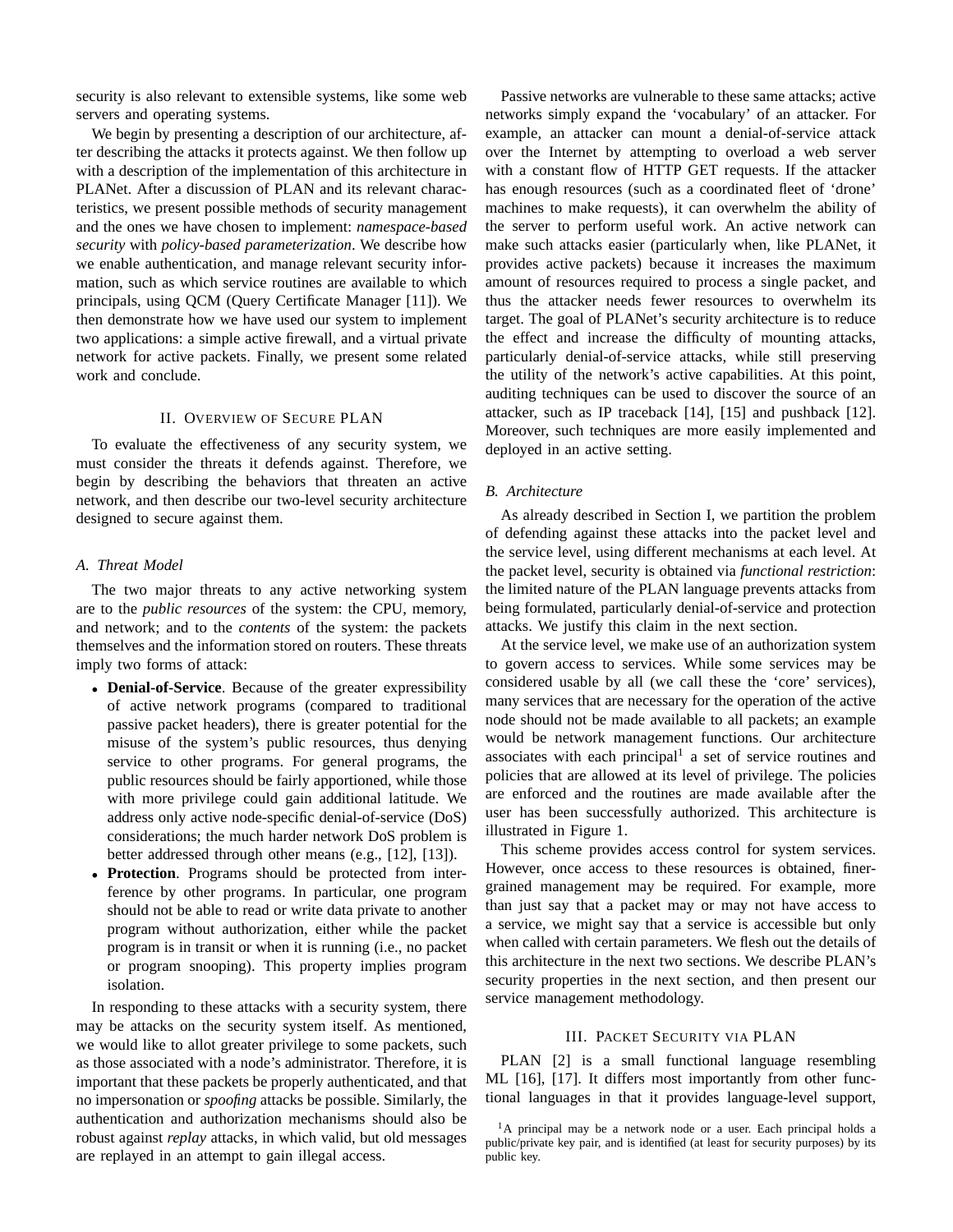

Fig. 1. PLANet's security architecture. The contents of the dashed box are available to all incoming packets, while the dotted boxes encapsulate service packages available only to select users. Services may be further restricted by what parameters they can be called with.

using the primitive OnRemote among others, for evaluating an expression at a remote node. Invoking OnRemote results in a newly spawned packet that is sent to and evaluated at the remote location. PLAN was designed as the foundation of PLANet's security, with the intention that all PLAN programs can be considered safe. In this section we introduce PLAN and describe the language's security properties.

### *A. PLAN: The Packet Language for Active Networks*

PLAN supports standard programming features, such as functions and arithmetic, and features common to functional programming, like lists and the list iterator *fold* (intuitively,  $fold$  executes a given function  $f$  for each element of a given list, accumulating a result as it goes). Two notable restrictions are that functions may not be recursive and iteration must be bounded. PLAN programs call service routines present on the executing node using normal function call syntax. These services are implemented in a full programming language such as C, Java [18], Cyclone [19], ML [16], or any other language.

PLAN's OnRemote primitive is used to direct a computation to take place on a different node, and has the effect of creating a new packet that is sent to that node to initiate the computation. The computation is specified as a function call to perform remotely, along with 0 or more arguments that are evaluated locally. The following example executes the function f at the node *host* with the argument 4; the arithmetic  $1 + 3$ is performed by the invoking node.

```
fun reply(payload)
 print("Success")
fun ping(payload) =
  OnRemote(|reply|(payload),
           getSource(), getRB(),
           defaultRoute)
```
Fig. 2. Ping in PLAN. Service invocations are in italics.

OnRemote( $|f|(1+3)$ , host,...);

OnRemote takes two additional arguments (the ... in the above example):

- A *resource bound* count, which is greater than 0. Each packet has associated with it a resource bound that is decremented on each hop, as with the IP "Time To Live" (TTL) counter. When a new packet is created with OnRemote, its resource bound is initialized by subtracting the specified amount from the parent packet program.
- A *routing function*. This is the name of the service that is to provide hop-by-hop lookups to route the packet to its final destination. A variant of OnRemote, called OnNeighbor, does not require a routing function, but restricts spawned packets to execute only on immediately adjacent nodes. These packets are therefore responsible for their own routing.

Remote evaluation with OnRemote is best-effort and asynchronous: the OnRemote call returns immediately and does not wait for any result from the spawned packet.

PLAN provides the ability to manipulate programs as data, via a construct known as a *chunk* (short for 'code hunk'). A chunk may be thought of as a function that is waiting to be executed. In PLAN, chunks are first-class—they can be passed as arguments to functions and stored in variables—and consist internally of some PLAN code, a function name, and a list of values to be used as arguments during the application. A chunk is typically used as an argument to OnRemote to specify some code to evaluate remotely. The syntax  $|f|(4)$  in the above example is used to define a chunk literal; when this chunk is evaluated, the function f will be executed with the argument 4. A chunk can also be evaluated manually by passing it to the eval service, which resolves the function name with the current environment, performs the application, and returns the result. The code eval ( $|f|(4)$ ) is thus equivalent to simply invoking f(4). Chunks play an important role in service security, as we discuss in Section V.

Figure 2 shows how to program *ping* in PLAN. This program is executed by packaging it into a packet and sending it to our ping target, indicating it should evaluate the function ping upon arrival. This results in the chunk  $|{\text{reply}}|$  (payload) being created and sent back to the source of the original packet, as determined via the getSource service routine. The call to getRB returns all of the current packet's resource bound, which is here donated to the new packet. The new packet is routed using the defaultRoute routing service.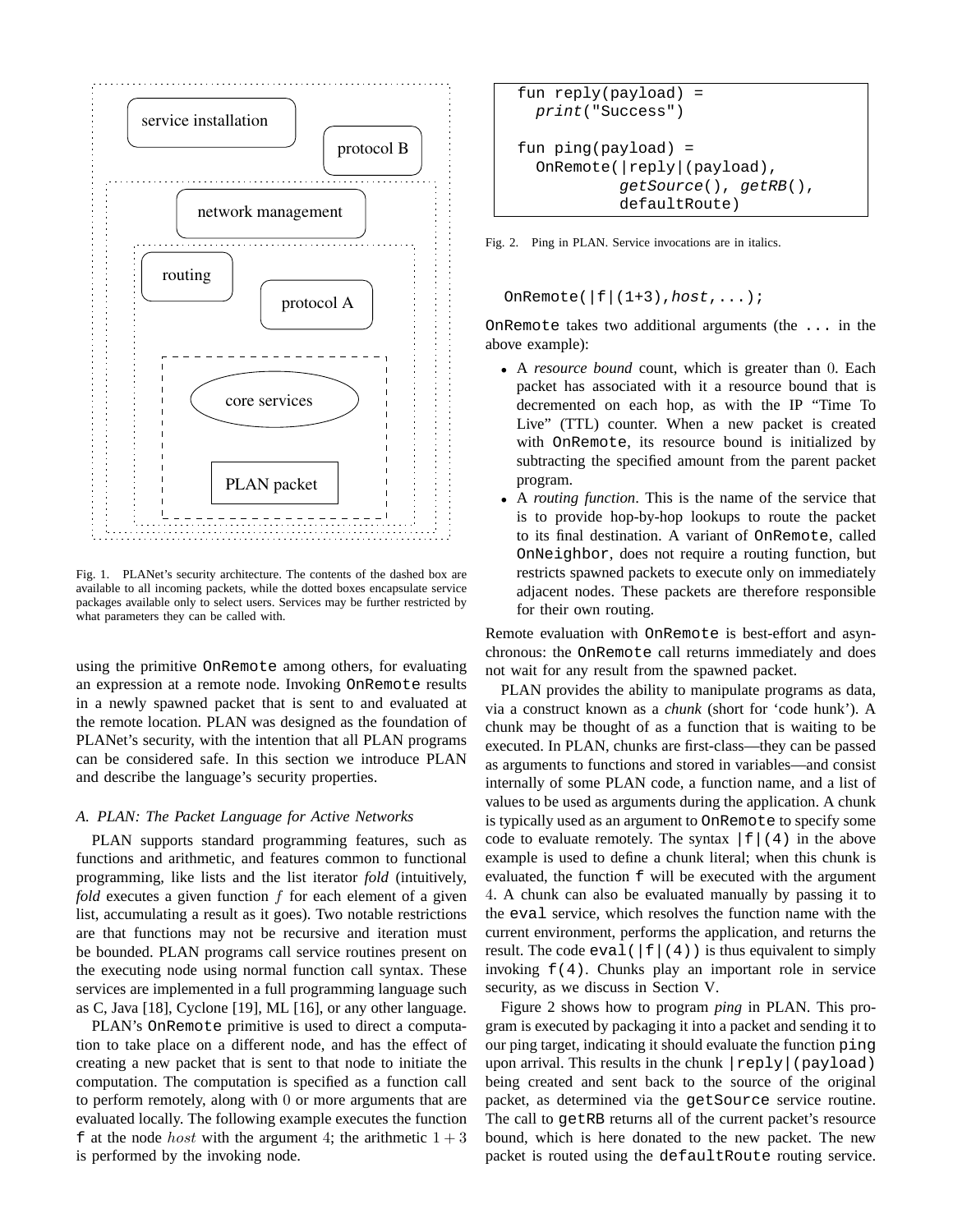When the return packet evaluates at the source, it prints the message "success."

### *B. PLAN's Security Properties*

PLAN was designed so that all PLAN programs by their nature are impervious to the attacks we described above. That is, PLAN programs (which do not call service routines, or only call 'safe' ones) should not be able to mount denial-of-service attacks nor should they be able to interfere with other packets or node-resident code and/or data. This is achieved in three ways:

- **Strong Typing**. In weakly-typed languages, like C, security restrictions can be overcome by, for example, using unsafe casts to change integers into pointers, or by exploiting unchecked array accesses to force buffer overflows. PLAN prevents such protection attacks by enforcing strong typing, as is done in languages like Java, ML, and Modula-3.
- **Limited expressibility**. PLAN is not a general-purpose language, but is resource- and expression-limited in order to prevent CPU and memory denial-of-service attacks. In particular, all PLAN programs are guaranteed to terminate<sup>2</sup>, since PLAN does not provide a means to express non-fixed-length iteration or recursion. In addition, PLAN does not provide means for its programs to directly communicate, meaning that one program cannot directly access or affect another (communication is possible indirectly through services).
- **Packet Counting**. While PLAN's language restrictions can bound CPU and memory resource usage on a single node, they are not sufficient in restricting use of *network* resources. For this purpose, PLAN packets have a *resource bound* counter which is decremented each time a packet is sent. Therefore, the number of hops that a PLAN program and any of its progeny may take is limited by the initial value of this counter, thus preventing denialof-service attacks on the network infrastructure.

The first mechanism is widely understood in both the active networks community and the extensible operating systems and mobile code communities [6], [9], [20]–[24]. It has the nice benefit that capability-style protection can be enforced by the language, dramatically reducing protection costs. The latter two mechanisms have come into common usage in packet-based active network schemes [6], [9], [25], but the first technique of the two is less appreciated. Most active network systems of which we are aware assume that a generalpurpose, type-safe language combined with resource counters is sufficient; misbehaving threads are simply killed when they exceed their resource limits.

However, abrupt termination is both potentially unsound, and quite costly [26]. In particular, without careful engineering, abruptly terminating a packet may leave the system in an inconsistent state, since packets may be manipulating shared resources when they are killed. This problem led Sun to deprecate the Thread.kill routine present in early versions

<sup>2</sup>PLAN programs terminate as long as the services called also terminate.

of Java. Systems using language-based protection typically restrict sharing, at some performance cost, to support safe termination [22], [27]. Operating systems have traditionally segregated processes into distinct address spaces, at a significant performance penalty to interprocess communication, so that they can be killed abruptly without worry of shared resources. In PLANet we require neither mechanism because we are guaranteed that packet programs will terminate on their own.

### *C. Resource Bounding*

While guaranteed termination is an important property, to adequately defend against denial-of-service attacks we must strengthen it to bound the resources consumed prior to termination. The following property applies to IP packets, and could well be considered for active packets:

*The amounts of bandwidth, memory, and CPU cycles that a single packet can cause to be consumed should be* linearly related *to the initial size of the packet and to some resource bound(s) initially present in the packet.*

Such a property is useful for active networks because it directly relates a router's resource usage to the number and size of the packets it processes. For example, it can know the maximum amount of memory needed to execute the packet, based on its size. If a router is experiencing overload, it can decide to drop packets based solely on their maximum possible resource usage (based on their size), without having to partially evaluate them or examine their contents.

Of course, even a linear relationship is unhelpful if the constant of proportionality is large. As we discussed earlier, the constant of proportionality for routing IP packets is very small, which requires an attacker to amass substantial resources to mount a denial-of-service attack by flooding. We would prefer at the least to retain this state of the affairs for an active network.

To satisfy a linearity property in PLAN, we must rule out programs like the following one, which executes in time exponential in its length.

```
fun f1() = ()fun f2() = (f1(); f1())fun f3() = (f2(); f2()fun f(4) = (f(3)); f(3)fun exponential() = (f4(); f4())
```
This program defines five functions (that do nothing), but requires a total of 31 function calls to completely evaluate exponential (or  $2^n - 1$  calls, where *n* is the number of function definitions). We prevent such programs by requiring that for any PLAN function  $f$ , which calls some number of other PLAN functions  $g_1...g_n$ , the sum total of PLAN functions called by  $g_1...g_n$  is at most 1. Moreover, we place a constant bound  $c$  on the length of lists to be iterated over with  $f \circ \text{Id}$ ; each multiple of c decrements one resource bound from the packet.

More recently, a follow-on to PLAN called SNAP [9] has been proposed, which is an assembly-like language for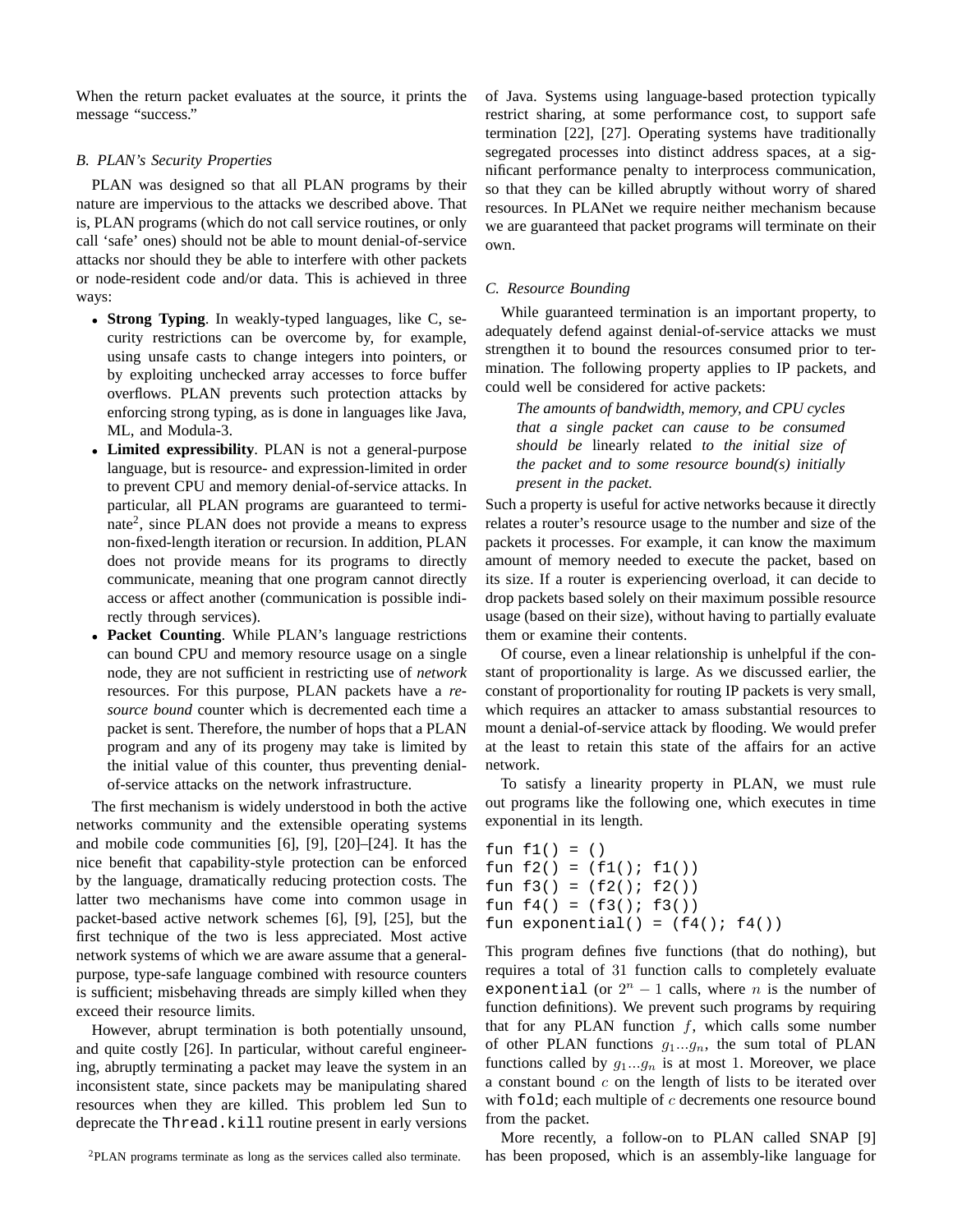packet programming. SNAP programs meet the linear resource usage property with a small constant of proportionality. For example, SNAP instructions can allocate at most 3 words per instruction. We have developed a compiler to compile PLAN programs into SNAP programs, which essentially imposes the restrictions we have described above [28]. Indeed, the security architecture that we propose here will work just as well with SNAP or with any other packet language that prevents the attacks that we have described above.

However, while we feel that language-based support for achieving resource bounds is a promising approach, more work is needed to better understand the tradeoff between resource security and flexibility in unauthorized packets.

As we have described it, the safety of a packet program is predicated on the safety of the services it calls. If a service allows a program to, for example, perform unbounded iteration, then denial-of-service attacks can be more easily launched. For this reason, it is critical that a service management system be in place. We discuss our approach, among others, of using trust management to manage namespaces in the following section.

### IV. SERVICE SECURITY VIA TRUST MANAGEMENT

Because of their general-purpose nature, service routines may perform actions which, if exploited, could be used to mount an attack. A radical solution to this problem would be to prevent *any* service routine from being installed that could potentially harm the node in the ways described in Section II-A. However, this solution would rule out many useful service routines. Instead, we wish to allow the inclusion of potentially harmful service routines—for example, network management operations—that should only be made available to certain, *trusted* users.

### *A. Trust Management*

Given our loose goal of allowing only trusted programs to use potentially unsafe services, it follows we must define a policy that relates trusted programs to unsafe service routines and a means to enforce this policy. We can expand on this observation to arrive at the following requirements for our setting:

- Security policies:
	- **–** Policies should be *modifiable* as needed, by the proper administrative entities, while the system is operating. This is particularly important for active networks, as both new users and new services that should be governed by the security policy will appear over time.
	- **–** Policy abstractions should be *flexible* so as to address current as well as future application needs. Again, this requirement derives from the inherent dynamicism of an active network, both in terms of its users and services.
- Enforcement mechanisms:
	- **–** To minimize the size of our *trusted computing base*, enforcement mechanisms should be simple to understand and employ [29]. That is, in general,

trustworthiness decreases with complexity, since the likelihood of both implementation and user error is higher.

- **–** It should be possible to implement enforcement mechanisms without relying on the existence of a widely-available infrastructure. That is, each node should be able to *make decisions locally*, based on its own policy and/or credentials that a user program might present.
- **–** Security mechanisms must *scale* to support increasing numbers of different applications, users, administrative entities, and their trust relations. Note that the previous requirement for decentralization should improve scalability.

In general, many of these requirements can be met by employing a *trust management system* [3]. In a trust management system, each user, or *principal*, is assigned some level of trust (or privilege). Based on this trust level, the principal is permitted to perform certain actions, and may potentially delegate those actions to other principals. The novelty of the approach is that trust relationships are managed independently of the particular actions that an application might perform. Instead, the relationships between principals and the actions they may perform are specified in a separate policy, expressed in a special policy language. On each action that requires authorization, the program can invoke the trust management system to determine if the action is authorized for the principal in question. If so, the program can invoke the corresponding action, perhaps with some additional parameters provided by the trust management system in response to the query.

Typical trust management systems provide means for updating local policies, for distributing policies across the network, and for using cryptographically-sealed credentials to assert trust relationships. In particular, cryptography is used to authenticate the principal associated with a message before the local policy is checked for that principal.

Applying a trust management system to PLANet is straightforward. Each PLANet node uses a policy manager from the trust management system to manage its local policy. When a running PLAN program wishes to invoke a protected service routine, the principal associated with the packet is authenticated, and the operation is checked against the appropriate policy by the policy manager. If either step fails, the operation is denied. The interesting questions are how to choose policies that admit useful services to the widest number of principals, and how to ensure scalability and good performance through the choice of enforcement mechanisms. We consider the question of policy and mechanism for authorization below; details about our particular implementation of authentication and authorization are presented in Section V.

### *B. Policy*

To start, we must consider what kind of policies we would like to express. As mentioned, we essentially want to encode our policy as a mapping between principals and services. Conceptually, each principal has associated with it a list of services that it can access, i.e., a per-principal access control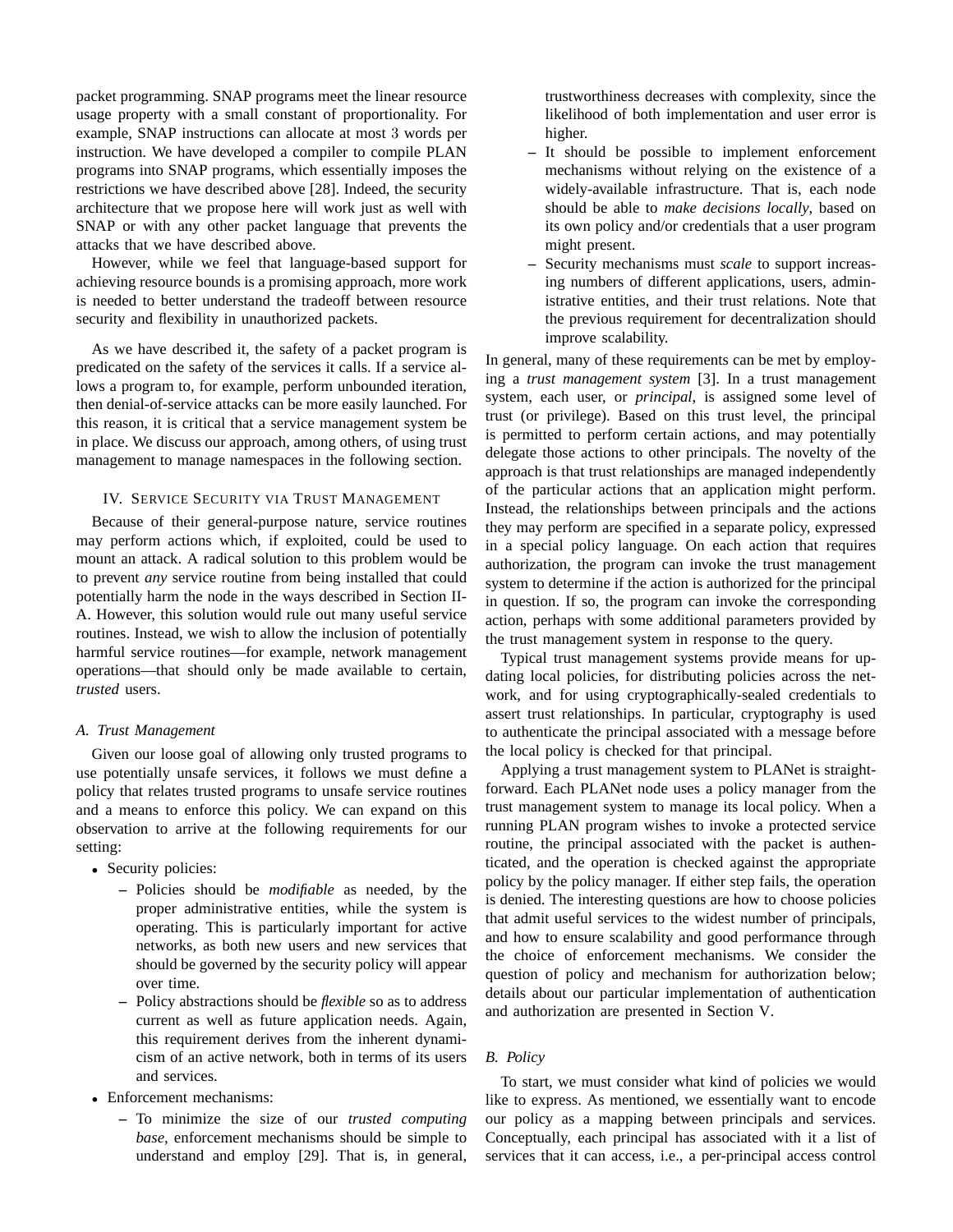list (ACL). Furthermore, we want to refine this mapping to specify not only *whether* a service routine may be invoked, but *how* it may be used. For example, a *soft state* service which allows packets to store state on routers temporarily might apportion different amounts of space to different principals. We call such per-principal differences in service usage *policybased parameterization*. In general, because different services will have different usage policies, we permit services to define service-specific policies based on generic service parameters; we present more detail on policy-based parameterization in Section VI. Finally, we would like to manage delegation policies with regard to these mappings. For example, we might specify that the services in set s may be accessed not only by principal  $p$ , but also by those principals authorized by  $p$ .

Encoded naively, a per-principal ACL would not scale as the number of services and principals grows large. To improve scalability, we change our specification of the ACL in two ways. First, we assume a set of core services on the node. The ACL then indicates what services, above the core services, are available to certain principals. We also find it convenient to indicate which services should be *subtracted* from the default environment for a particular principal; this will be motivated in Section VII-A. Second, rather than map individual principals to lists of services, we define sets of principals and sets of services, and indicate mappings between them. This idea is similar to the use of group permissions in the Unix filesystem: rather than store a list of user id's with each i-node, a single group id is stored instead, which indirectly refers to a set of user id's.

By using a suitably expressive trust management infrastructure, we should be able to encode this set-based policy, and then rely on the trust management infrastructure to provide delegation, admit the possibility of updating the policy, and to administer it in a distributed, decentralized manner. We describe the trust management system we use in our implementation, the Query Certificate Manager (QCM), and the way that we formulate our policies in Section VI.

Beyond this service-based policy, we might like to specify more general resource usage constraints, such as bounding CPU and memory use. While we do not consider such constraints in this paper, they have been considered in work we have done elsewhere. In particular, we have found that resource-based policies can be achieved with assistance from lower-level system software, as in the SQoSH [30] and RCANE [31] systems, which share a software base used to implement many PLAN services. SQoSH uses trust management techniques to control a virtual-clock based bandwidth allocation system, and RCANE uses trust management techniques to control a more general resource multiplexing scheme. The scheme was implemented both by changes to language runtimes (unnecessary with appropriate use of our scheme) and by use of a node operating system, Nemesis [32], to provide resource guarantees.

### *C. Mechanism*

While the policy manager will handle the issues relating to policy and trust management, we must still decide how to use it most effectively. In particular, we must decide when authentication and authorization will take place, so as to maximize flexibility and performance.

There is a space of possible decisions, bounded roughly by the following two approaches:

1) *Perform policy checks at each service-routine invocation.* Each time a service routine is called from a PLAN program, a check is made to see if the 'current principal' is allowed to access the service. If this is the first such check, then the principal must be authenticated. If either the authentication or authorization check fails, the action fails and an exception is raised. In effect, this is a variation of the Unix system-call mechanism.

The benefit of this approach is its flexibility. In particular, policies can take advantage of dynamic information, such as the values of arguments to the service functions. The drawback is that *all* service calls are subject to a runtime check *at each invocation*. This is because the set of services subject to policy, and the policies themselves, might change over time. Therefore, service routines in general need a 'hook' for checking the most recent policy. We can mitigate some of this cost by limiting the routines that might be subject to policy. This might be applicable to the set of standard, core services, or to services that do not require policy-based parameterization.

2) *Perform all checks once-and-for-all, before the packet executes.* That is, all service calls in the packet are authorized before the packet is allowed to execute. The advantage of this approach is that once authorized, the packet can run without dynamic checks. On the other hand, there are two drawbacks. First, policies based on information that is not known at the time of the early check are precluded, reducing flexibility. Second, the static check must consider all possible execution paths, even ones that may not be executed. As a result, one static check could be more costly than a series of dynamic ones.

We employ the middle ground of these two approaches, using two mechanisms. First, before it wishes to access a privileged service, a packet authenticates itself with the node. At this time, the policy is checked, and those services that the packet is authorized (unauthorized) to invoke are added to (subtracted from) the packet's current service symbol table (which at the outset of execution contains just the core services). From then on, if a packet attempts to invoke a service for which it is not authorized, that service will not be in the symbol table and thus access will be denied. Since PLAN is strongly typed and its interpreter looks up services on an asneeded basis, programs are incapable of invoking code outside of this updated table. We call this approach *namespace-based security*.

Second, we allow those services which may require policybased parameterization to query the policy manager as necessary during their execution. For example, the soft state service mentioned above would query the local policy on each attempt to store new soft state, thereby determining whether the current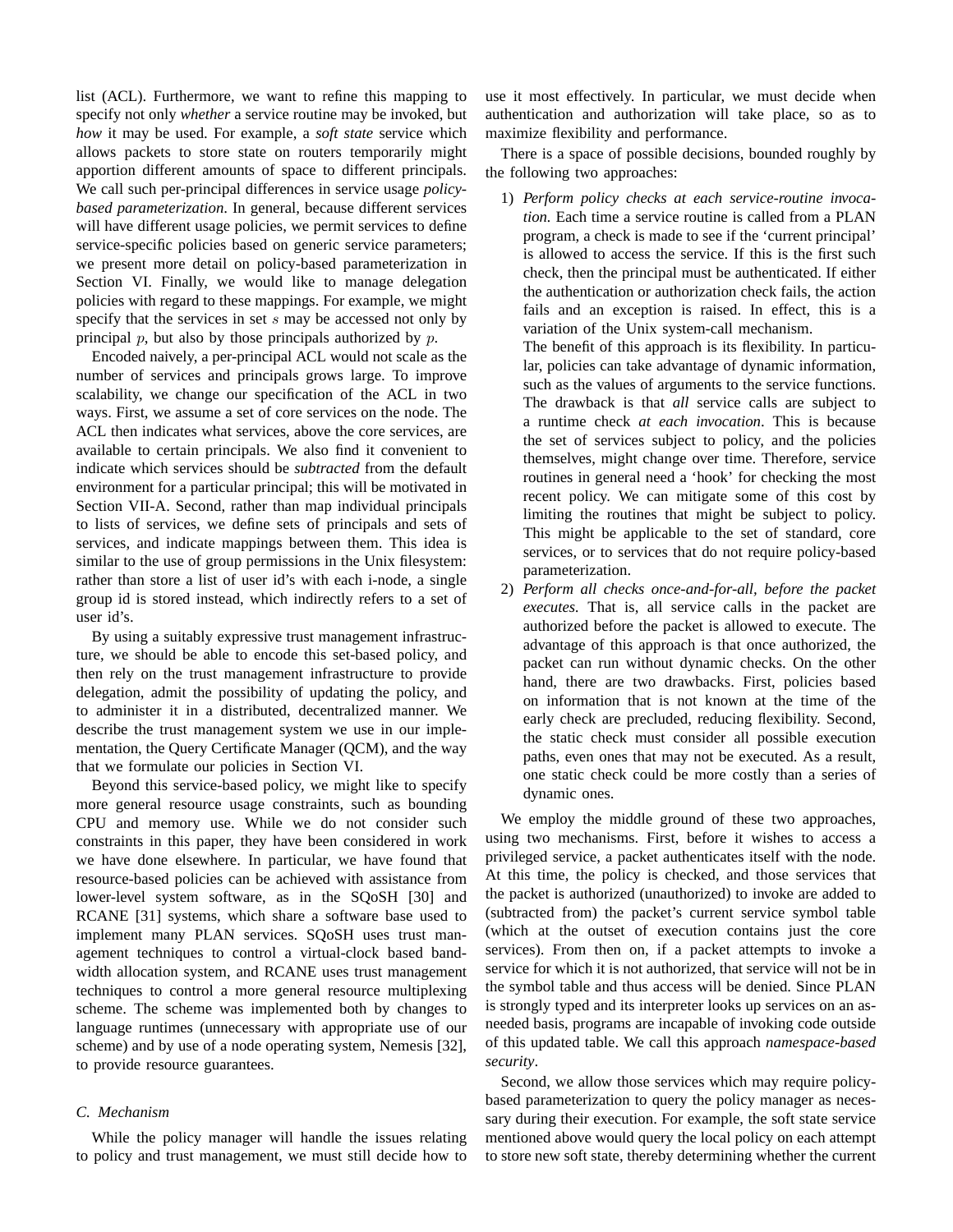principal was allowed to allocate additional storage.

There are a number of advantages to this approach. First, only those packets that use privileged (non-core) services must pay for authentication and authorization; unauthenticated programs may run without any performance penalty. This mimics the model of the Internet, which allows normal packets to flow without authentication, while specialized packets, like router control protocol messages and network management messages, need to be authenticated. Second, privileged services that only appear in the policy as access/deny (i.e., they are not subject to policy-based parameterization), do not require a per-invocation check. Finally, services whose usage depends on dynamic information (i.e., the arguments of the invocation, or some other system state) can specify their own policies and invoke the policy manager as needed.

As we have described them, policies only apply to PLAN service routine calls, not calls between service routines. However, this functionality can be added, as we demonstrated in work on a related system [33] built on top of ALIEN [34]. Here we used Objective Caml [16] as our service language, and extended its support for namespace-based security (referred to as *module thinning* by Rouaix [35]) to support our policies.

In the next two sections, we describe the mechanisms used by PLAN programs for authentication and authorization.

### V. IMPLEMENTING AUTHENTICATION

Before a PLAN program may invoke a trusted service, its associated principal must be determined; this is the process of authentication. Authentication in open networks is typically done in a public-key setting by verifying a digital signature in the context of some communication (e.g., a packet). In PLAN, one obvious link between communication and authentication is the chunk. Before we describe chunk authentication, we give an overview of the basic principles behind public key cryptography and digital signatures.

### *A. Public Key Cryptography and Authentication*

A cryptographic algorithm is "symmetric" if the same key is used to encrypt and decrypt (e.g., DES [36]). Public key systems use two different keys: a private key,  $K_{private}$ , and a public key,  $K_{public}$ , where  $D_{K_{private}}(E_{K_{public}}(M)) = M$ . That is, a message is encrypted by principal's public key and then decrypted by its private key. Examples of public key cryptographic systems are RSA [37] and DSA [38].

Public key cryptographic systems have a significant advantage over symmetric systems in that two principals can exchange a message, or verify the validity of a digital object, provided they have acquired the peer's public key in some trusted manner, without need to engage in some real-time exchange. In contrast to symmetric key systems, where the principals must exchange keys in a confidential manner, public keys do not need to be confidential.

Digital signatures use a public key system to bind an object to a public/private key pair. To sign the object, the signer computes a function of the object and the private key<sup>3</sup>. The result of this function is verifiable by anyone knowing the corresponding public key. A valid signature assures the verifier that, modulo bad key management practices on the part of the signer or some break-through in forgery, the signed object was indeed signed by the signer's private key and that it has not been modified since that time.

Public key certificates (e.g., X.509 [39]) are statements made by a principal (as identified by a public key) about another principal (also identified by a public key). Public key certificates are cryptographically signed, such that anyone can verify their integrity, i.e., the fact that they have not been modified since the signature was created. They are typically used to bind a public key to some form of identity, such as an IP address, a DNS name, an email address, etc.

### *B. Authenticating Chunks*

As described in Section III-A, a chunk encapsulates some PLAN code, and can be executed remotely using OnRemote or locally using eval. We have added a service called authEval which takes as arguments a chunk, a digital signature, and a public key. Here, the signature is the result of signing the binary representation of the provided chunk using the private key that pairs with the provided public key. AuthEval verifies the signature, and if successful, the chunk is evaluated; otherwise, an exception is raised. The authenticated principal is associated with its chunk during evaluation. Because our PLAN interpreter evaluates each packet in its own thread, this can be done by associating the principal with that thread's identifier. Services can determine the 'current principal,' perhaps to query a service-specific policy, by checking this mapping. Because a caller's thread identifier cannot be forged, and because the authentication service is itself a separate service, this provides a safe way to track a principal without worry that some malicious service will change the associated principal after the authentication phase.

There are two advantages to this approach. One is that a principal signs exactly the piece of code it wants to execute, and may only have extra privilege while executing that piece of code. Second, only those programs that require authorization must pay the extra time and space overheads.

But the approach has three problems. The first is that the authentication performed here is *one-way authentication*. While the node authenticates the principal, the principal never authenticates the node. This could be a problem if a program is diverted from its intended destination and invoked on a different node. The second problem is that there is nothing guarding against replay attacks. Finally, public key operations are notoriously slow. We address these problems by using an additional authentication protocol developed as part of work on SANE (Secure Active Network Environment) [31], [40]. We briefly describe SANE next, and describe how its protocol is implemented in PLANet.

### *C. SANE*

A key goal of SANE is to enable a sphere of trust among various nodes and/or applications across a distributed, potentially untrusted infrastructure. To achieve this, SANE defines

<sup>&</sup>lt;sup>3</sup>Usually a "summary" of the object is signed, computed through a cryptographic one-way hash function.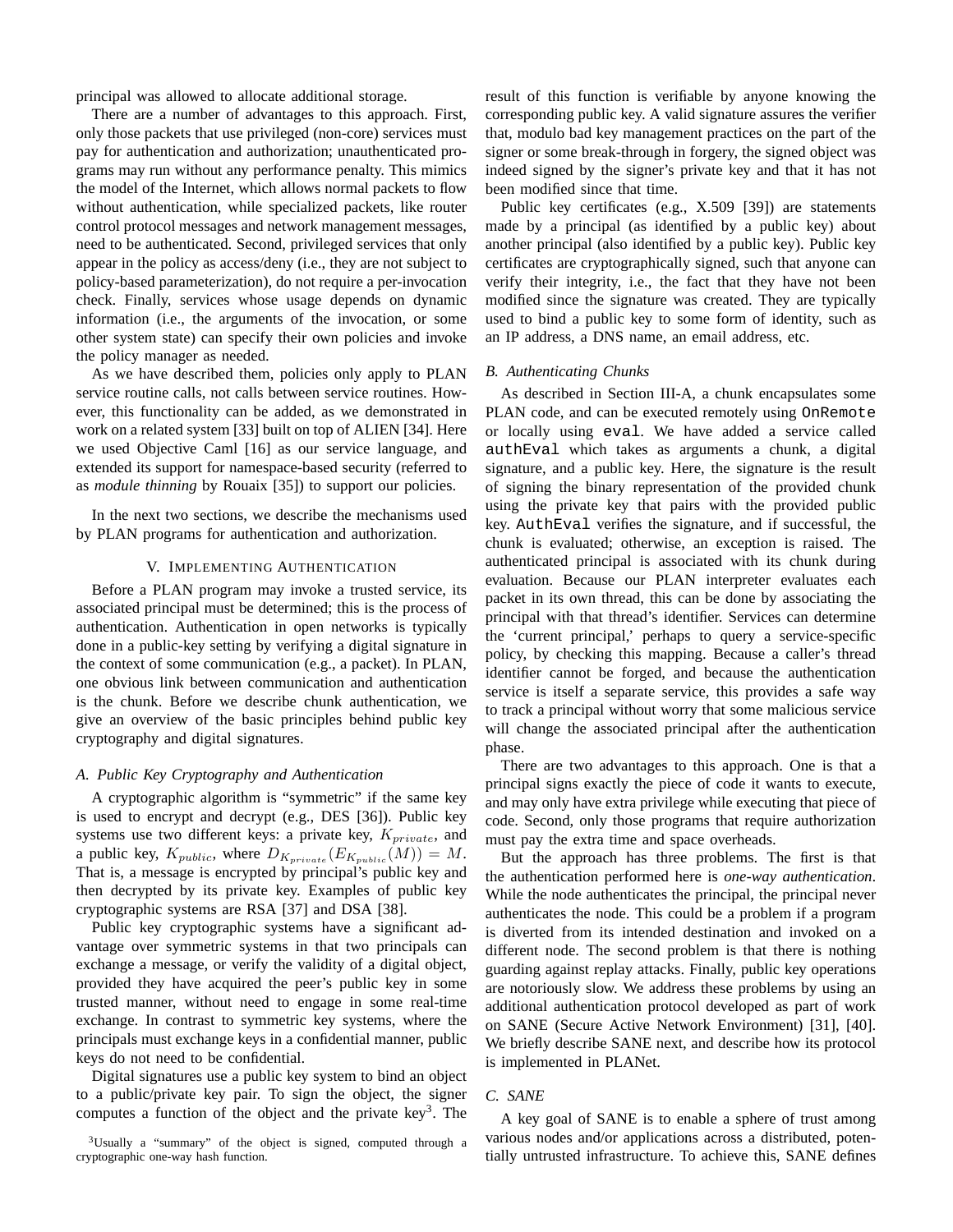a novel cryptographic authentication protocol, which allows a principal and a node to authenticate each other and generate a *shared secret* and an identifier for that secret, named *"SPI"*. Once the protocol is completed, parties can use the shared secret to authenticate via HMAC-SHA1 [41] digital signatures, in a way similar to that used in the IPsec [42] protocols. To prevent replay, each principal associates a monotonically increasing counter with the shared secret, also included in every transmitted message. To deal with out-of-order delivery, we use a sliding-window scheme, again similar to the scheme used in IPsec. The additional state required is minimal: an integer keeping track of the largest sequence number received, and a 64-bit mask showing which of the previous 64 packets have been received (the window size is configurable; our choice of 64 as the default value was based on IPsec). We reflect the use of HMAC-SHA1 in PLAN by altering the signature of authEval to take a chunk and a tuple consisting of the SPI, the counter, and the HMAC signature over all of the previously mentioned items.

The SANE protocol is essentially a variation of the Stationto-Station protocol (StS) [43], which builds on top of the Diffie-Hellman Key Agreement Protocol (DH) [44]; these protocols permit two parties to establish a shared secret over an untrusted communication medium. We describe these protocols briefly below, and then describe the SANE authentication protocol and how it is implemented in PLANet.

The DH algorithm is based on the difficulty of calculating discrete logarithms in a finite field. Each participant agrees to two primes, q and p, such that q is primitive mod p. These values do not need to be protected in order to ensure the strength of the system, and therefore can be public values. Each participant then generates a secret large random integer. Bob generates  $x$  as his large random integer and computes  $X = g^x \mod p$ . He then sends X to Alice. Alice generates y as her large random integer and computes  $Y = g^y \mod p$ . She then sends Y to Bob. Bob and Alice can now each compute a shared secret, k, by computing  $k = Y^x \mod p$ and  $k = X^y \mod p$ , respectively. The values X, Y, g, and p can all be made public without loss of security.

Unfortunately, the Diffie-Hellman algorithm is susceptible to a man-in-the-middle attack. The attack can be defeated, however, by combining Diffie-Hellman with a public key algorithm such as DSA or RSA as proposed in the Station to Station Protocol.

In its simplest form, shown in Figure 3, StS consists of a Diffie-Hellman exchange, followed by a public key signature authentication step, typically using the RSA algorithm in conjunction with some public-key certificate scheme such as X.509 [39]. In most implementations, the second message is used to piggy-back the responder's authentication information, resulting in a 3-message protocol, shown in Figure 4. Other forms of authentication may be used instead of public key signatures (e.g., Kerberos [45] tickets, or preshared secrets), but these are typically applicable in more constrained environments. The short version of the protocol has been proven to be the most efficient [46] in terms of messages and computation.

# Initiator RSA signature and certificate(s) Initiator Diffie−Hellman public value Responder Diffie−Hellman public value Responder RSA signature and certificate(s)

Fig. 3. 4-message Station to Station key agreement protocol.

### **initiator**

## **responder**



Fig. 4. 3-message Station to Station key agreement protocol.

### *D. The SANE Authentication Protocol in PLANet*

The SANE authentication protocol is a variation of the StS protocol. Here we describe the protocol in terms of its implementation in PLANet, assuming that an application wishes to mutually authenticate with an active node. Analysis and further details can be found in the SANE papers [31], [40], and the PLAN documentation [47].

1) To start, the user application requests authentication with a remote PLAN node. The application sends a PLAN program to the node with which it wants to authenticate. This program invokes the PLAN service DHmessageOne with two arguments: a *certificate*, and a signature of that certificate using the user's public/private key pair. In the current implementation, we use DSA [38] keys for authentication. All certificates used during the exchange are  $PLAN$  tuples<sup>4</sup> which begin

### **initiator responder**

 $4A$  tuple is simply a aggregate datastructure, like a struct in C. A tuple that contains something of type int and something of type float would have type int  $\times$  float.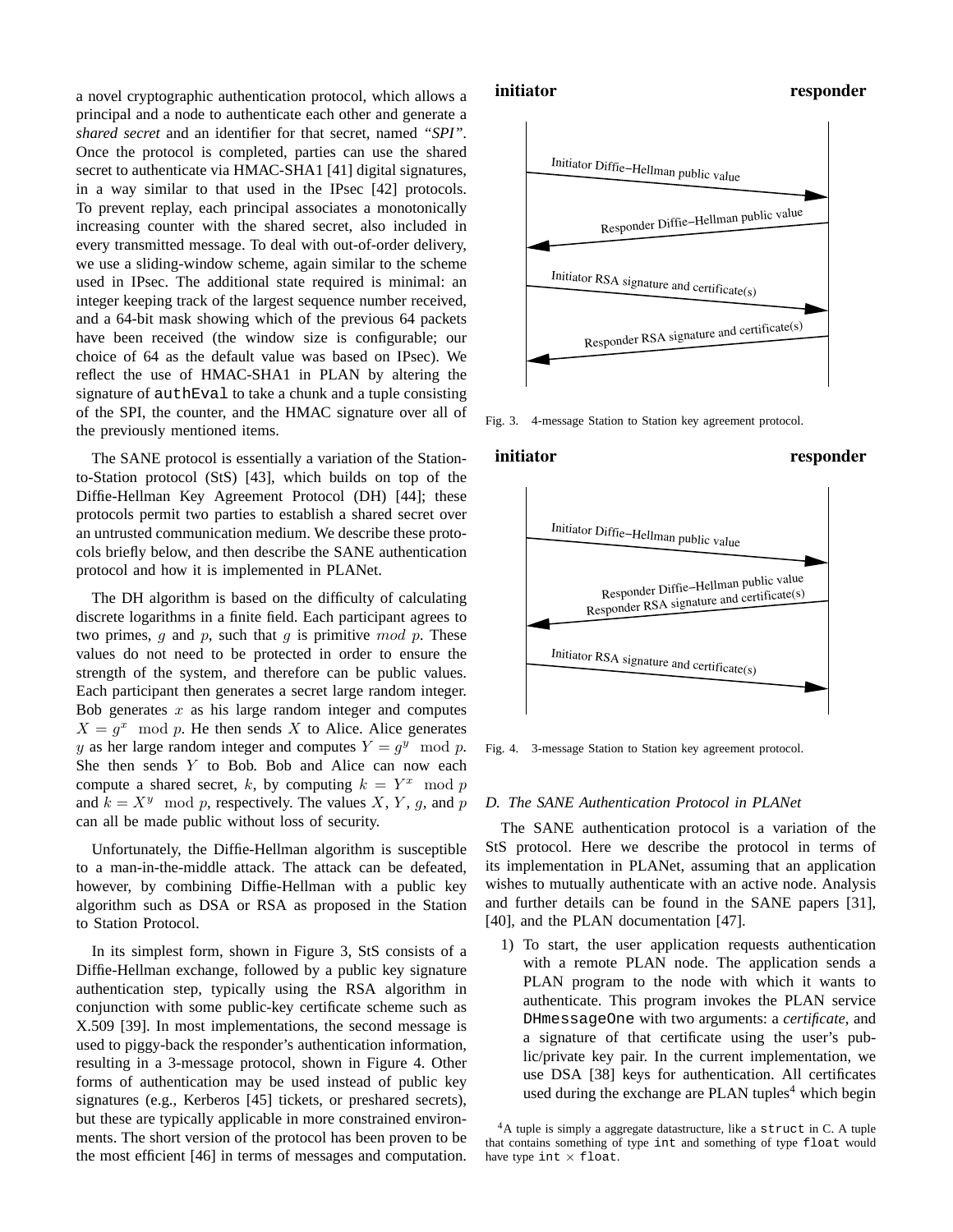with the following four fields:

- the signer's public key
- a random number (a *cookie*)
- the time at which certificate is valid
- the time at which certificate expires

The latter three of the above fields are are essentially used to prevent replay attacks. Note that the duration of time fields implies the level of synchronization between the two nodes' clocks. The remaining fields of the first certificate are:

- the sender's *exchange id*
- the receiver's address
- the sender's address

The exchange id is generated at the sender, and is used to identify this particular protocol exchange. At the completion of the protocol it will be used to establish the *SPI*, described later. For a node, the address is represented as a PLAN *host*, while an application's address is of type  $host \times port$ .

2) When the node receives the message, it verifies the signature on the certificate with the certificate signer's key. It then makes sure the certificate is active and has not expired, and that the receiver's address is the current node.

If the current node wishes to negotiate with the sender, it creates a bit of state to keep track of the exchange. It stores the sender's exchange id, calculates its own exchange id, and additionally stores the sender's address and public key. It also calculates its local portion of the shared secret and the "public" value of this secret. The response certificate includes both exchange id's, the public value, the application's public key, and both addresses.

Since the response message is being sent to an application, rather than a node, it is packaged as a tuple, labeled by a string "DHmessageTwo," to be delivered to the application. This tuple also contains the certificate and its signature.

- 3) The application verifies the signature, looks up the exchange id to find the information stored about this exchange, and verifies that it is all correct. It then calculates its secret and corresponding public value, then combines it with the value in the message to produce the shared secret. The SPI identifying the secret is then calculated based on the two exchange id's. This SPI is used to identify the secret in later messages which have been signed using the secret. The application's public value is included in a message back to the node which is essentially a mirror of the message just received. As described earlier, this third message is actually a PLAN program that invokes the PLAN service DHmessageThree with two arguments: the certificate containing the described information, and a signature of that certificate using the user's public/private key pair.
- 4) The node receives the final message and repeats the actions taken by the application for the previous message. No response is sent; the protocol is complete.

Each principal in the exchange now has a secret known only to the other principal to be used for signing future communications. In our implementation, the secret is stored in two tables; one table indexed by the peer's address (which includes other information about the protocol), and another indexed by SPI. The former table may be used by the application when it wants to send a message to the peer, the latter table is used to look up the SPI found in a signed chunk so that the signature can be verified.

Note that this authentication exchange is not limited to an application contacting a node—nodes may contact other nodes and applications may contact other applications. The latter is in common practice in the Internet today, and the former may be used, for example, to establish trust relations between administrative domains.

### VI. IMPLEMENTING AUTHORIZATION

As our policy manager, we have chosen to use the Query Certificate Manager (QCM) [11], which provides comprehensive security credential location and retrieval services for setbased policies. While in this paper we are making use of QCM, our architecture is designed so that other policy managers can be used instead. In particular, we have used the KeyNote [48] trust-management system in related work [33]. We begin by briefly describing QCM, and then explain how we encode our security policies as QCM policies.

### *A. QCM*

According to the QCM website<sup>5</sup>:

A Query Certificate Manager (QCM) is a server used for the authenticated distribution of sensitive information over an insecure network. A QCM server acts like a secure, distributed database: it queries remote QCM servers to answer local queries about distributed data, and ensures the authenticity of the data by cryptographic means. Moreover, QCM can accept *digitally-signed certificates* issued by remote servers. When such certificates are submitted along with the local query, queries to the remote servers are short-circuited. The management of queries and certificates is completely automatic and transparent to the user. Applications such as directory services, public key distribution, and distributed access control lists are directly programmable in QCM, and QCM has a formal semantics and correctness guarantees.

QCM manages data organized in sets, which can be built up from constants, like strings, integers, and keys, and from other sets, using set union. For example, a QCM server could define the set PKD that associates a user's name with his or her public key as follows:

$$
PKD = \{ ( "Alice", Kalice ),
$$

$$
( "Bob", Kbob ) \}
$$

<sup>5</sup>http://www.cis.upenn.edu/˜qcm/.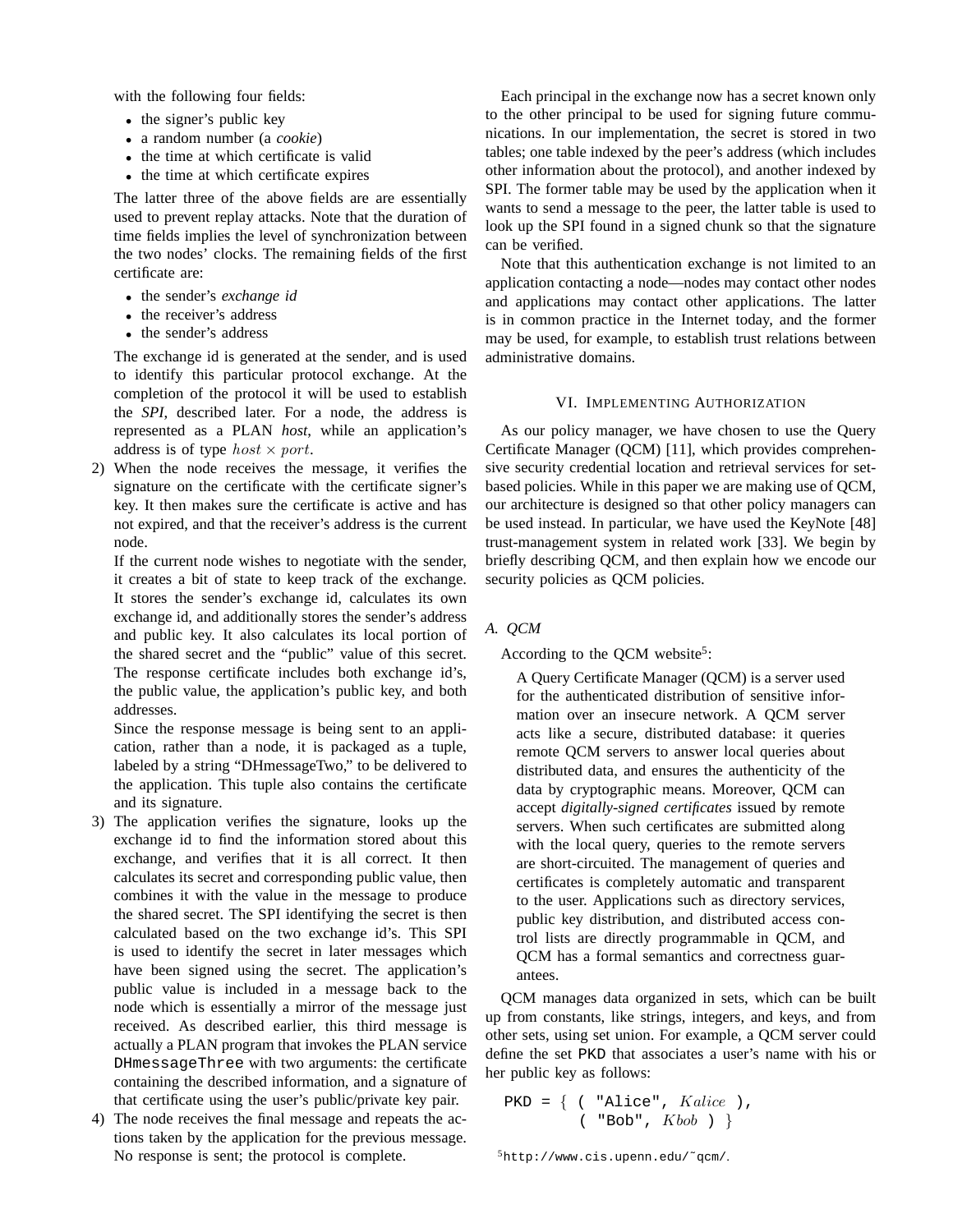Sets can be queried by by using set comprehensions. For example, the following query resolves AliceKeys to the set that contains all of the keys associated with Alice in PKD:

$$
\mathtt{AliceKeys} = \{\ k \mid (\text{"Alice", k }) \in \mathtt{PKD} \}.
$$

Simple set membership can be performed creating a singleton set if and only if membership conditions hold, as in

```
\{ "yes" | Kalice \in AliceKeys }.
```
This query will resolve to the singleton set containing "yes" if the variable AliceKeys contains the given key; it will resolve to the empty set otherwise.

QCM set definitions are location-specific. That is, local namespaces are made global by prepending them with location/owner of the namespace: K\$x is the global name of the local name  $x$  in  $K$ 's namespace, and is pronounced, " $K$ 's x." Here, K refers to the public key of a principal that holds data at its home server. Global names can be referred to from any location. For example, Alice may define her PKD by additionally incorporating Carl's PKD, which is defined by his remote QCM server:

$$
PKD = \{ ( "Alice", Kalice ),
$$
  
( "Bob", *Kbob*) } union *Kcarl\$*\$PKD

Part of the novelty of QCM is that querying a set with remotely-defined components can automatically result in a queries being sent to remote sites. For example, if the authorization service on  $K$  *alice* makes a membership test on set PKD, QCM will automatically query  $K \, \text{carl}$  if necessary. However, QCM is optimized to reduce communication overhead by being conservative: some queries can be resolved by using partial, local information only. For example, the membership test for Alice's key, above, would not require a remote query to Carl's site.

QCM also supports the use of *certificates*, which are signed assertions about set relationships, and can be used to avoid remote queries. For example, the following illustrates a certificate that asserts that K\$PKD contains at least the pair of Alice with her public key (and is signed by K).

K says ( Alice,  $Kalice$  )  $\in$  PKD.

Such a certificate could be provided before making a query, and would potentially prevent messages from being sent to remote sites. Servers may wish to operate in a mode in which no remote queries are sent automatically, but instead relevant certificates must be provided up front. While more onerous for the user/application, this may prevent denial-of-service attacks on the certificate retrieval system.

The version of QCM that we use is implemented as a service in PLAN, and makes use of PLAN packets to perform its communications. These packets query the QCM service on remote nodes on behalf of the QCM service of the querying node. Interestingly, the QCM service can itself be privileged (and thus subject to policy) as long as there are no cycles in the policy specification. Certificates may be passed as additional arguments to authEval, or may be obtained during nodenode authentication.

### *B. Implementing Service Policies in QCM*

We use QCM sets to define both namespace-based security policies and per-service parameterizations. Using QCM's location-specific definitions and certificates should allow such policies to scale as the number of users, services, and nodes in the network grows.

*Namespace control policies:* Following our general policy requirements discussed in Section IV-B, our QCM namespace control policy specifies an ACL in terms of the services to be added to or subtracted from the default service-environment (i.e., the core services) by associating certain *thicken* and *thin* sets of services with a principal or set of principals; the former defines services that should be added to the service symbol table and the latter defines services that should be subtracted. Once a principal has been authenticated, QCM is queried and the symbol table is modified as directed; the modified symbol table is used for the duration of the authenticated chunk's evaluation. As an optimization, we cache the modified table for future reference, thus avoiding repeated invocations of QCM and reconstructions of the table as long as the policy has not changed.

The following is an example QCM ACL that considers two principals,  $p_1$  and  $p_2$ :

p1 = <p1's public key>; p1\_svcs = {"print"}; p2 = <p2's public key>; p2\_svcs = {"thisHost"}; acl = { ( p1, p1\_svcs, {} ), ( p2, union ( p2\_svcs, p1\_svcs ), {}) };

In addition to identifying the keys of  $p_1$  and  $p_2$ , we define two sets, p1\_svcs and p2\_svcs, which specify the respective thicken sets of those principals in the ACL. The ACL itself is defined by the variable acl, which is a set of three-tuples. The first tuple indicates  $p_1$ 's environment should be thickened following authentication by  $p1$  svcs, while the second says that  $p_2$ 's environment should be thickened by both p1 svcs and  $p2$  svcs. In both cases, the thin sets are empty, specified by {}. Note that in this case, the first element of the threetuple is an individual principal; more generally, it can be a set of principals.

*Policy-based Parameterization:* In addition to specifying namespace-based policies, we can specify per-service policies to be used by the services themselves, allowing policy-based service parameterization. Such policies are specified as a set identified by the service's name, whose elements are twotuples that contain:

- 1) a principal or set of principals (as in the ACL)
- 2) a labeled record of length 1, with the label corresponding to a service-dependent parameter name (where multiple parameters per service are reflected as multiple records).

As an example, consider the PLAN resident state package which provides user-defined soft state. The resident state pol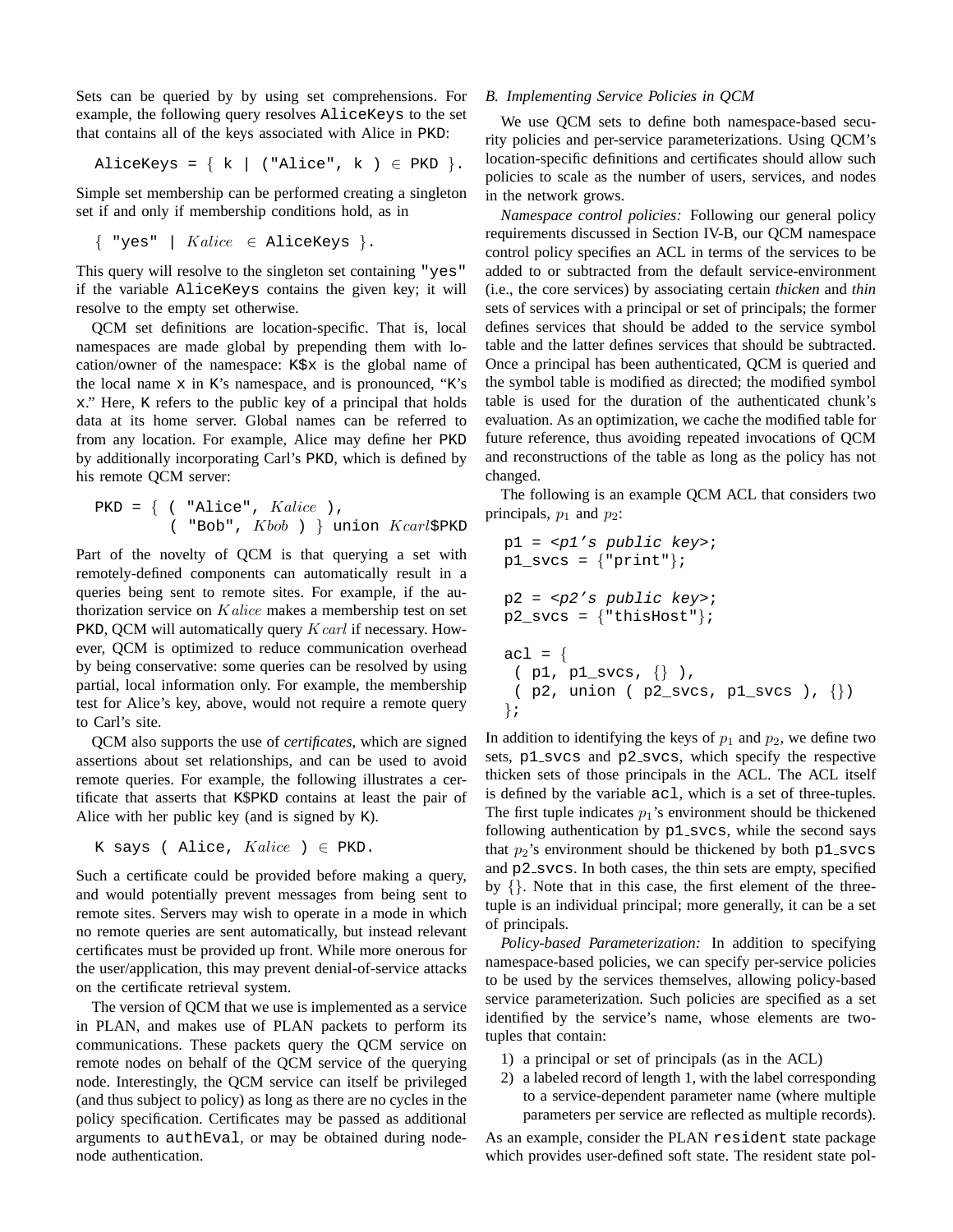icy specifies how much state particular principals are allowed to keep. For example:

```
def = <default user's key>;
resident = \{ ( def, <amount=100> ),
              (p1, \; <amount=1000> ) };
```
This policy indicates that unauthenticated users (which are automatically given the def key) are allowed to have at most 100 words of information stored on the node at any given time,<sup>6</sup> while principal  $p_1$  may store up to 1000 words of information. This policy is enforced in the resident state implementation itself by calling QCM on each store attempt.

*Scaling Policies:* An interesting question is how this infrastructure should be used to deploy services and update policies over a large administrative domain. In our prototype implementation, new service routines can be installed using the service routine installServices, which dynamically loads some provided code into the router. This service should obviously be privileged, requiring authorization to use. One benefit of the PLANet architecture is that interesting protocols or mechanisms (such as soft state, unreliable packet delivery with fragmentation/reassembly, etc.) can be encoded using a few general services, with the majority of the logic being coded as PLAN [1]. As such, we expect that services will be added relatively infrequently, which implies that security policies will not change often (since the number of privileged users for a given domain is likely to be relatively static). Given this, one way to update the QCM policy for each node would be to allow local policies to refer to a single global policy that resides on another node in the local administrative domain. Thus, when this node's policy changes, those changes are reflected in all of the policies that refer to it. For more finegrained changes, we can augment local policy with certificates provided by authenticated programs.

### VII. APPLICATIONS

As a proof-of-concept of our security architecture, we have designed and implemented an *active firewall* using PLANet, as well as an *active virtual private network*. In this section, we describe both applications and present some performance measurements.

### *A. A Simple Active Firewall*

In today's Internet, firewalls are used to prevent the entry of potentially harmful packets arriving from an outside, untrusted network. This is visualized in Figure 5. When packets can be active, this simple approach can be too limiting.

Firewalls typically filter certain types of packets, for example TCP connection requests on certain port numbers. Usually such packets are easily identified by their protocol headers. In PLANet, and indeed in any active-packet system, there is no quick way to determine a packet's functionality without delving into its contents, which would be a significant performance bottleneck. Therefore, unless we wish to filter



Fig. 5. A trusted network behind a firewall.

```
firewall = <firewall's key>
guest = <guest's key>
acl = \{...
  ( \{ quest \}, \{ \}, \firewall$guest_thinned_services )
  ...
}
```


out all active packets (which could be the case when under a denial-of-service attack) we need an alternate way of stopping those packets which may be potentially harmful.

Our approach is that rather than filter packets at the firewall, we associate with them a *thinned* service environment in which any potentially harmful services are removed. The packets may then be evaluated inside the trusted network using only those services. While this may seem to contradict our premise, stated in Section II-B, that the default environment should consist only of 'safe' services, in the context of a trusted intranet we would expect that the default privilege allowed to local packets exceeds that of foreign packets. Furthermore, we would not want to impose the overhead of authentication and authorization on local packets in the general case.

To thin the environment of foreign packets, our firewall associates them with a *guest* identity that has the appropriate policy. To do this, the firewall  $F$  wraps the packet's chunk  $\sigma$ as follows:

```
fun wrapper(c, sign) =
  (zeroRB(); authEval(c,sign))
```
This wrapper first exhausts the packet's resource bound by calling the service zeroRB, thus preventing it from sending any additional packets. It then evaluates the packet's chunk  $c$ using the guest identity, as indicated by the signature, for the duration of the evaluation. This means that if  $c$  attempts to call any services that have been thinned, the call will fail.

This scheme implies that the firewall signs each packet, using the guest's identity, and provides the signature to authEval. In order to make this process as fast as possible, the firewall would authenticate with hosts  $A$  and  $B$  ahead of time using the guest key.

However, because the guest environment will provide less

 $6$ Note that because all unauthenticated principals share the def key, this means that those principals can do little damage to the node, but can deny service to other unauthenticated principals.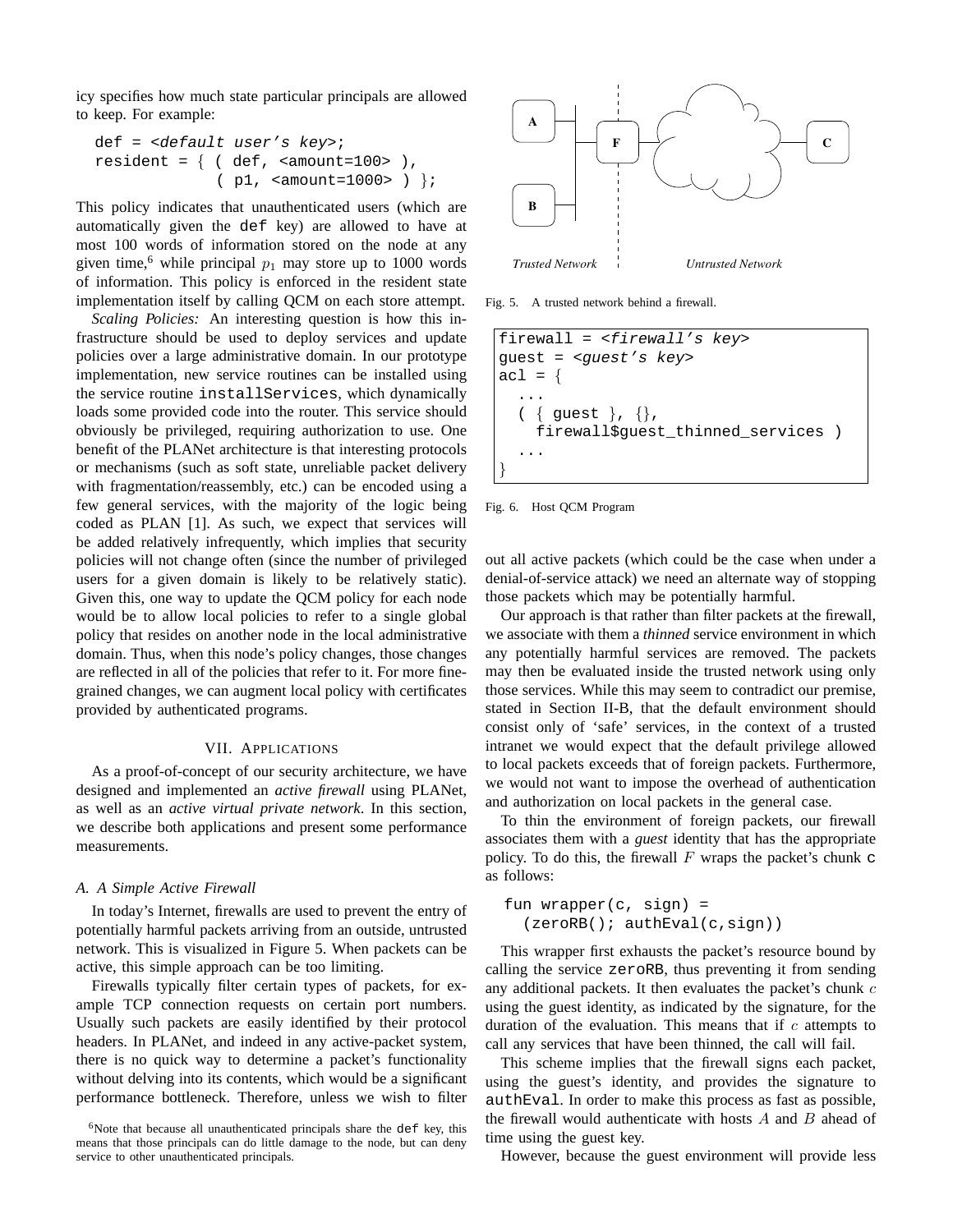

Fig. 7. A VPN consisting of two trusted networks connected by a secure tunnel.

privilege than the default environment, we should be able to avoid the cryptographic cost: any authenticating principal whose environment is thinned and not thickened can be 'taken at its word' [29]. We could extend our framework to allow authEval to take a public key rather than a signature, accepting the identity of the key if and only if the principal whose key it is has at most a thin set in the node policy (as is the case for the guest). In section VII-C we present results for the more naive case (which approximates the performance of the VPN we describe next), and can derive the performance for the more optimized case.

How we choose to specify the guest's thinned environment may be accomplished in a number of ways. The simplest way would be specify the thinned environment statically, at each host A and B. However, a more uniform and manageable approach would be that the guest identity is known locally, but its environment is defined at the firewall. The salient part of our host QCM program is shown in Figure 6.

The *thin* set is defined by the variable *guest thinned services* at principal *firewall.* Notice that the *thicken* set is empty. To short-circuit remote queries, the firewall provides certificates during node-node authentication that indicate the contents of its *guest thinned services* variable. Should the firewall policy be updated after initial authentication, the firewall would push certificates to the end host to reflect this change.

### *B. An Active Virtual Private Network*

A virtual private network (VPN) is essentially two or more trusted networks connected by secure "tunnels" across untrusted links. These tunnels are made secure by encryption, such that when a packet leaves one trusted network and enters the tunnel it is encrypted, and then is decrypted upon exiting the tunnel and reentering a trusted network. In the Internet, IPSec [42] may be used to implement VPNs.

This idea is depicted in Figure 7. Here we have two trusted networks, consisting of nodes A, B and P1 for network I, and  $C, D,$  and  $P2$  for network II, connected by a secure tunnel across an untrusted network. A packet originating in *network I* destined for *network II* is encrypted at its firewall P1, sent across the untrusted network, decrypted at the peer firewall

P2, and then finally delivered to its ultimate destination in *network II*.

We can implement this idea in PLANet as follows. The VPN would be set up by having nodes  $P1$  and  $P2$  mutually authenticate, resulting in a shared secret. Say that node A sends a packet to node D. As it exits *network I*, the firewall P1 intercepts, encapsulates, signs, and forwards the packet to the other network.<sup>7</sup> In particular,  $P1$  first extracts the representation of the packet's chunk (call it c) and creates a tunneling chunk  $|\text{fwd}|(c,D)$ , where D is the original destination address within the remote network, and fwd refers to the following PLAN code added to the packet:

```
fun fwd(c:chunk,dest:host) =
 OnRemote(c,dest,getRB(),defaultRoute)
```
Next, it signs the tunneling chunk using the secret it shares with  $P2$ , and replaces the packet's original chunk c with the chunk  $|$  authEval  $|$  ( $|$  fwd  $|$  (c, D), sign) where sign is the newly created signature. Finally, it alters the destination of the packet to be  $P2$  rather the  $D$ , and sends it onward.

When the packet arrives at the peer firewall P2, it will perform the authEval. This will grant the packet the full privileges of the remote network, with which it sends the original chunk c to the originally intended destination D. Since P2 is acting as a firewall described above, had the packet not authenticated in this way it would have had its privileges reduced upon entering the remote network. This illustrates nicely how our authentication and authorization framework can form the common ground of the dual notions of firewall and VPN.

### *C. Performance Analysis*

We analyze the performance of our active firewall by comparing a filtered and non-filtered ping. In both cases, the initiating host lies in the trusted network and is pinging a node in the untrusted network. We do not present performance

<sup>&</sup>lt;sup>7</sup>Normally, a VPN would encrypt, rather than sign, outgoing packets. This can be done as well in our framework given an encryption service that to requires authorization before it may be used. However, we elide this detail to keep the presentation simple.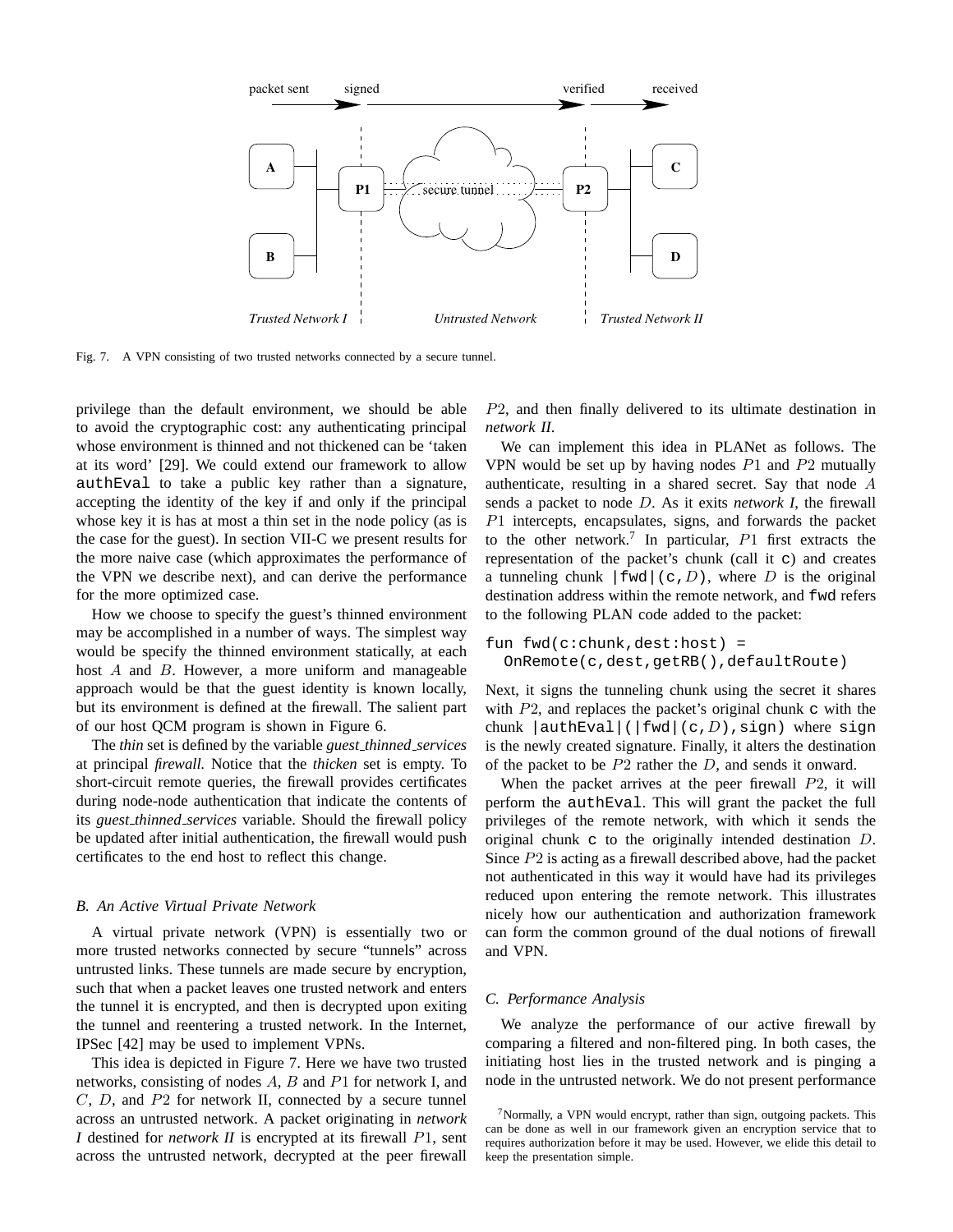measurements for our VPN application because its results are essentially the same as the firewall.

The PLAN code for ping is illustrated in Figure 2. Our analysis examines the additional cost to elapsed time and packet size.<sup>8</sup> For our experimental setup, we daisy-chain connect three machines with 100 Mbit Ethernet, configuring the middle machine as the active firewall. Each machine is a 300 MHz Pentium II with 250 MB of memory running Linux 2.0.30. PLANet runs directly on top of Ethernet.

*Time Overhead:* As described in the previous section, the addition of the firewall affects the packet processing time on the router and on the host initiating the "ping." While a router would normally just forward any packet it receives, the firewall has to additionally sign and encapsulate packets destined for the trusted network. On the initiating host, normal interpretation of the "reply" packet is further burdened by the need to decapsulate, verify the firewall's signature, and thin the environment.

Figure 8 illustrates the elapsed time of ping with and without the firewall. The left figure is the end-to-end time, in which the black bar is the unmodified ping and the white bar is the overhead imposed by the firewall. The right figure similarly illustrates salient component costs for the end host and the firewall with the additional overhead. For the end host, the time consists of evaluating ping's "reply" packet, while for the firewall, this is the cost of forwarding the packet. The portion of the overhead which may be attributed to signing (at the firewall) and verifying (at the end host) is singled out. In both figures, times are given for 0-byte payloads and maximally-sized payloads. Notice that the overhead added to the component costs, which are the white and gray bars in the figure on the right, add up to the difference in elapsed time for the overall cost, which are the white bars in the figure on the left.

The base ping times for 0-byte and maximal payloads are 2.13 and 3.06 ms, respectively; the firewall adds 37% and 32% of respective overhead to these times (raising them to 2.91 and 4.03 ms). By examining the component costs, we can see that of this overhead, between  $1/3$  and  $1/2$  is attributable to signing and verification, based on the packet size. For the firewall, the remaining overhead is due to encapsulation costs (which requires extra marshalling and copying), while for the endhost it is due to decapsulation and the additional interpretation cost of the wrapper code. The time to thin the environment at the end host is negligible because we cache the thinned environment. If we eliminate the cryptographic operations, by the means described earlier, we reduce the end-to-end ping times to 2.58 and 3.41 ms for 0-byte and maximal payload, respectively. This reduces the firewall-induced overhead to 20% and 11%. Note that the cryptographic operations cannot be removed in the case of the VPN.

Notice that the graph depicts verification (which in the figure is the cryptographic component cost for the host) as twice as expensive as signing (which is the cryptographic cost for the firewall). This is due to two related points: we

|              | No payload  |          | Maximum payload |          |
|--------------|-------------|----------|-----------------|----------|
|              | packet size | overhead | payload         | overhead |
| ping reply   | 80 B        | n/a      | 1420 B          | n/a      |
| $+$ firewall | 181 B       | 126%     | 1319 B          | 6.8%     |

Fig. 9. Ping reply packet overhead with and without the firewall. Illustrates the additional cost of encapsulation and signing of foreign packets. Note that the signature itself is 12 bytes long, thus the maximum payload in the *+firewall* case is slightly smaller.

unmarshal PLAN programs *eagerly*, and in order to verify a PLAN value (that is, the original packet's chunk) using authEval, that value must first be marshalled into a binary format. These two points combine to mean that we unmarshal the encapsulated chunk when the packet arrives, only to re-marshal it when performing the signature verification. A smarter implementation would unmarshal chunks *lazily*, thus avoiding this extra re-marshalling cost and thereby equalizing signing and verification time.

There is room for further improvement. The cost of the cryptographic operations (for cases when they are actually needed) could be reduced through parallelism (to improve throughput) and special-purpose hardware (to improve both throughput and latency). Furthermore, the cost of PLAN interpretation is fairly high; a smarter interpreter would improve both the cost of the basic ping as well as the encapsulated version. In fact, we have recently been developing a compiler from PLAN to the low-level packet language SNAP, resulting in significantly improved performance [9], [28].

*Space Overhead:* The firewall also imposes a space cost due to the extra code and signature that is attached to the incoming packets. Table 9 illustrates the basic space overheads, with and without the firewall.

The no-payload reply packet is 80 bytes (consisting of code and fixed fields), while the encapsulated version is 181 bytes, for an overhead of 126%. Of the 101 bytes of overhead, 12 bytes are due to the signature. Since the overhead is fixed, its impact is reduced with packet size. Looking at the maximallysized packet, we see that this 101 bytes only adds 6.8% of overhead above the 5.3% already imposed by the ping program.

A particular concern is that by adding code to the packet as it passes through the firewall we might exceed the link layer MTU and be forced to fragment the packet. In the pathological (though probably not uncommon) case, each packet received by the firewall will be just smaller than the MTU and thus have to be fragmented after addition of the wrapper code. This problem also appears in the IPsec context, where it remains open to further research. One advantage that we have over IP is that in PLANet we may easily send PLAN programs to customize the host processing (i.e., as a more expressive ICMP). It would be worth examining how to best express in PLAN a mechanism similar to "Path MTU Discovery" [49]. Another possible approach would be to compress the incoming packet, adding a wrapper to perform the decompression upon arrival at the end-host.

A concern about the approach of PLANet in general is the space cost of carrying the code in the packet. To mitigate this overhead, we have considered ways in which the participants

 $8$ The reader may note that the numbers reported here are slightly different than those reported in [1]; this is due to changes made to the PLANet implementation.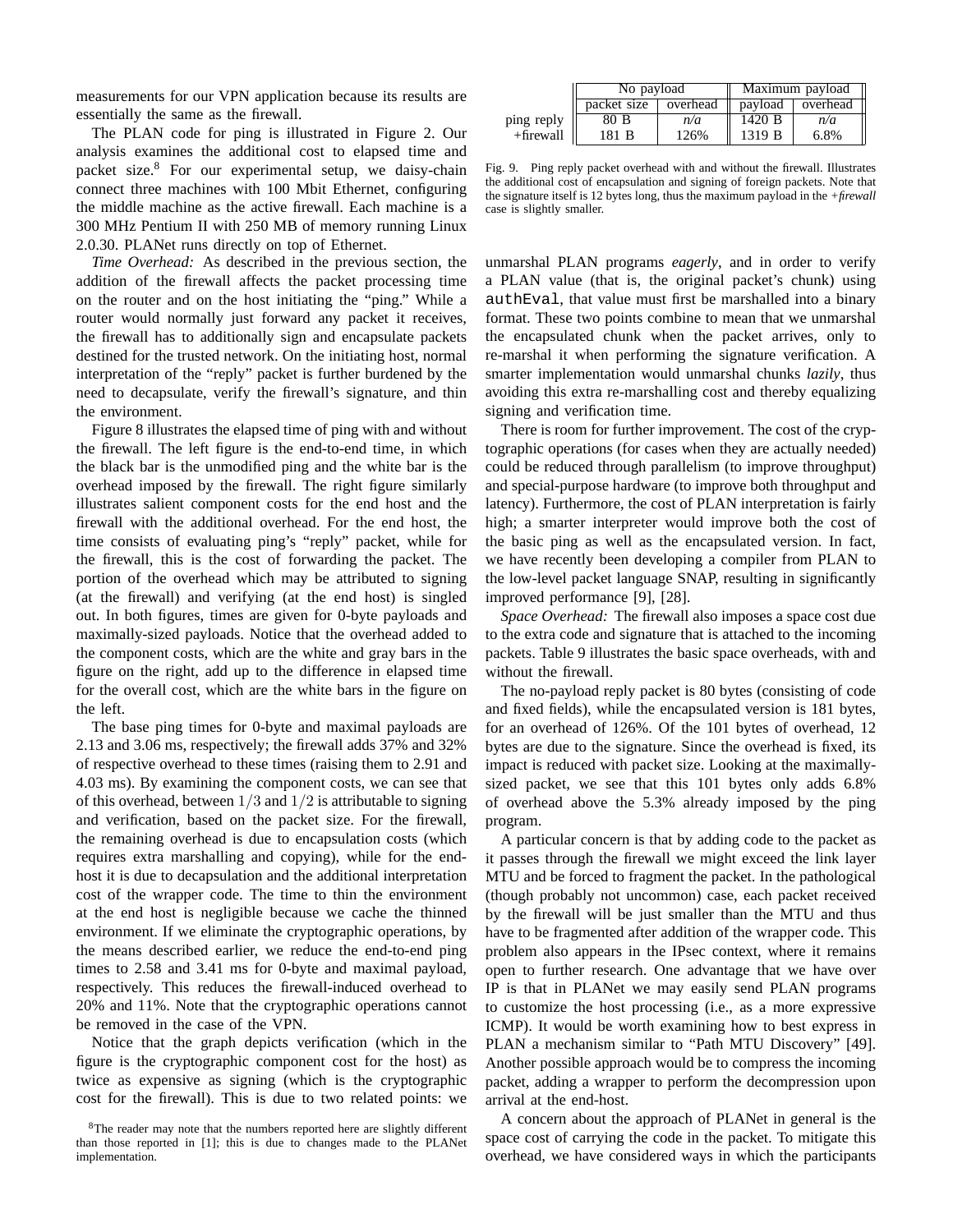

Fig. 8. Ping elapsed time with and without the firewall. The left bar of each pair is with a 0-byte payload, and the right bar is for maximally-sized (1500 byte) packets.

in a protocol may cache code rather than always transmitting it with the packet. One approach is to add language-level *remote-references* which may be thought of as pointers to remote objects. Since all PLAN values (including chunks) are *immutable*, the contents of a remote reference may be safely cached without the need for a coherence protocol. In the case of our firewall, the wrapper function code could reside at the firewall, while being cached at the various hosts in the trusted network, thus reducing the in-packet space costs. The issue of code caching is discussed in more detail in [8].

### VIII. RELATED WORK

Securing active networks [50] has demanded three major research thrusts:

- First is the use of programming environments to offer safety and security guarantees, for example the careful design of PLAN and SNAP for safety, the use of modulethinning in ALIEN, and the capability-like namespace isolation scheme ANTS achieves with its MD5 hashes of active packets.
- Second is the extension of the local guarantees achievable within a programming environment to the collection of nodes comprising a network. While PLAN or SNAP, as examples of domain-specific languages, provide such guarantees irrespective of location, they cannot make such guarantees when remote services are invoked. Cryptographic techniques can extend local safety properties by providing capability-like authorizations for services, as was done in extending ALIEN's protection to remote systems in SANE, and similarly in SANTS [51].

The SANE [40] architecture is part of the SwitchWare Project [5] at the University of Pennsylvania. SANE provides the ability to securely bootstrap [52] an active node, and authentication and naming services for code that is loaded. The main differences between this work and SANE are that *(1)* we can depend on a provably safe language (PLAN) for those packets that do not require special privileges, and *(2)* we have scalably built a means for controlling service usage via trust management. Furthermore, programming constructs available in PLAN (e.g., chunks) considerably ease the task of implementing security abstractions. SANE was developed in conjunction with the ALIEN architecture [34], which (like us) employs namespace-based security and strong typing. Taken together, these techniques prevent active code from calling functions or accessing data even in a shared address space. Similar approaches have been taken in [20], [53], [54]. Other language-based protection schemes can be found in [20]–[24].

SANTS, which uses an authorization scheme similar to ours, further considers how to handle changes made to the contents of cryptographically signed packets as they traverse the network. However, as Alexander showed in his Caml-based architecture [31], the performance penalty of frequent cryptographic operations can be substantial.

• Third is support for multithreaded operation of active networking systems in ways that provide resource protection. This work has been centered around the lowest levels of the DARPA active network architecture, the so-called "Node Operating System" [55], examples of which include RCANE [56], JanOS [57], AMP [55] and Scout [58]. These systems manage resources which may be used by a safe programming environment in service invocations, including management of resources used concurrently by multiple programming environments. For example, the extensions of SANE described in the paper by Alexander, et al. [31] to manage soft realtime streams showed that a SANE-based front-end could provide access control for services and resources with associated time bounds. This was implemented with a low level scheduler in the supporting operating system, and would enable, for example, supporting "quality of service"-like features such as priorities and construction of differentiated-service network architectures. A particularly interesting coupling with the work reported here would be bandwidth control at the active firewall authorized by credentials.

0ur use of authEval resembles Java stack inspection (JSI) [59], [60]. In our case, code is afforded the privilege of the principal that signs it for the duration that it runs. JSI refines this idea by examining the call stack and giving the code the privilege of the least privileged principal found on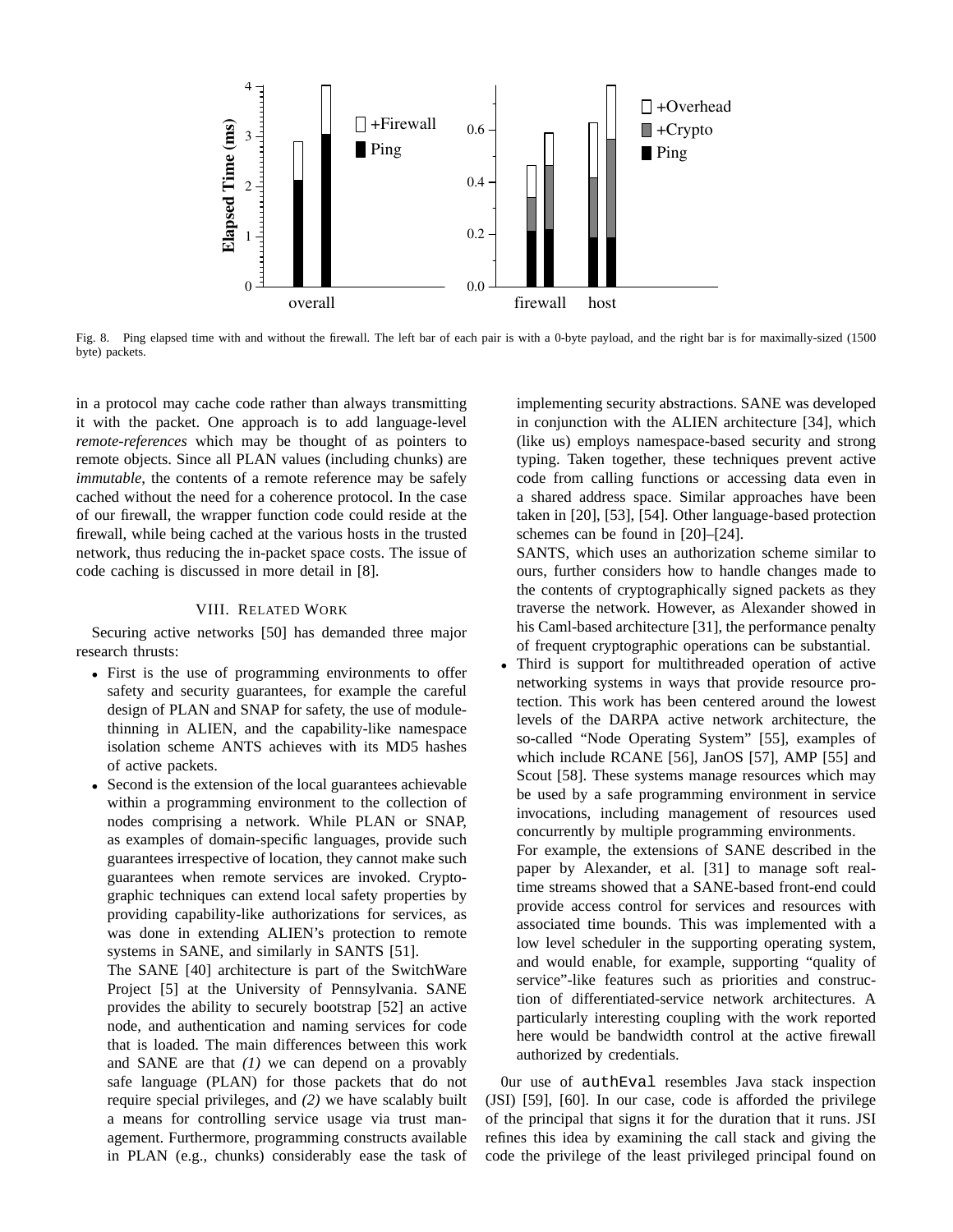the stack, except when more trusted code explicitly widens the privilege of its callers by invoking enablePrivilege. It would be interesting to apply the same approach to nested authEval calls to provide the same sort of security.

The SPIN [20] Project investigated the construction of extensible operating system kernels, with the idea that typesafe Modula-3 code could be loaded into an operating system for reasons of performance or access to resources. SPIN's dynamic binding infrastructure [61] provides mechanisms with which one could implement our approach to service security. In particular, loaded modules can be linked against a restricted interface, and calls to sensitive functions can be interposed with "guards," which could perform policy-based parameterization. Grimm and Bershad [62] focus on separation of policy and enforcement, and control abstractions crossing protection domains with redirections of procedure or method invocations. SPIN's extensibility is targeted at a workstation environment rather than the network service enhancement environment of PLAN, and is thus less concerned with scalable, distributed policies<sup>9</sup> than Secure PLAN. SPIN and other approaches to language-based security, like the J-Kernel [22] and KaffeOS [27], are quite concerned with resource control of untrusted code. The resource-limited nature of PLAN allows us to avoid the thorny issues that arise here.

Perhaps the most closely related architecture, albeit one instantiated with traditional operating systems mechanisms such as tagged objects (where the tags are associated with permissions) is the "Sub-Operating System" (SubOS) approach of Ioannidis, et al. [63]. In that system, there is finegrained access control of arriving code under control of a non-removable identifier attached to objects (such as code and data) that arrive over a network. Three key distinctions in our system, including the active firewall, relative to SubOS are: *(1)* the active firewall actively rewrites code to reflect restrictions on it, rather than attaching tags which must be further resolved against a privilege set; *(2)* the rewrites are performed for any and all trusted hosts, ensuring that an improperly configured element cannot mistakenly execute active code considered dangerous; and *(3)* privilege can be increased *or* decreased in our system, unlike the SubOS, where privilege is always decreased relative to the executing user, the main goal being the control of locally executed active content.

### IX. CONCLUSIONS

The Secure PLAN architecture couples limited but safe active packets with general-purpose, but potentially unsafe service routines. The architecture has two major advantages. First, packets that do not require the computational cost of authentication and authorization do not pay it. This is because all potentially unsafe computation is relegated to the service level, which can be governed by trust-management techniques. Our experience is that the majority of active packet programs, from diagnostics such as *ping* to best-effort data delivery, require no potentially unsafe services, and therefore should not require authentication. The second advantage, which follows from the first, is that security analysis, perhaps including validation and verification, can be focused on a small set of service routines rather than all possible active programs. That said, it is an important avenue of future work to find ways to automatically certify services as safe, so that they do not need to be protected by a trust-based policy. Recent work by Moore [64] characterizes what constitutes a safe service in light of the model discussed in Section III-C. Proof-Carrying Code [65], [66] is one way to certify safety in low-level code, so we would hope its techniques could ensure safety as Moore defines it. A related certification technique uses dependent types to prove that services consume a bounded amount of time and/or space [67].

While our system uses both programming environmentbased safety and cryptography-based techniques to support use of services in networks (and is compatible with any NodeOS approach), the novel architectural contribution is the combination of enforcement mechanisms to allow policywriters to balance flexibility with performance. In particular, we support both namespace-based security to add to or subtract from a packet's default service namespace, and policybased parameterization to allow services to formulate their own per-principal usage policies. Namespace-based security can be enforced cheaply at authentication-time, while policybased parameterization requires per-invocation checks. We have sought to enable scalability by carefully encoding the namespace-based policy, and by using a decentralized trust management system [3].

The active firewall and active VPN are novel applications resulting from our approach. The firewall uses PLAN packets' activeness to protect a trusted environment from untrusted computations. We have demonstrated that our architecture addresses possible threats while still preserving the flexibility and usability of the system, by *actively* modifying the packet behavior, under control of a trust management policy, rather than simply making a permit/deny decision as in a traditional firewall architecture. Our experimental implementation has demonstrated such an approach can have acceptable performance.

Our applications also make a novel use of active networking technology. The system exploits the ability of PLAN to manipulate "chunks" to build a far more flexible security gateway for network services. In particular, the combination of trust management policy and namespace security allows extremely fine-grained control of permitted operations for remote users. One might view the active firewall as providing a selectable continuum of access to services rather than merely simple actions such as pass, drop or log. It is thus in the spirit of active networking: flexibility and security, with high performance.

### ACKNOWLEDGMENTS

We would like to thank Scott Nettles, Jonathan Moore, and Trevor Jim for helpful discussions concerning this work, and the anonymous referees for providing useful feedback. We would also like to thank Trevor Jim for providing the PLANbased implementation of QCM.

<sup>&</sup>lt;sup>9</sup>In fact, our results include almost all of the future work suggested in the Grimm and Bershad paper, who foresaw the need for policy specification languages, distributed authentication, and high performance for access control operations.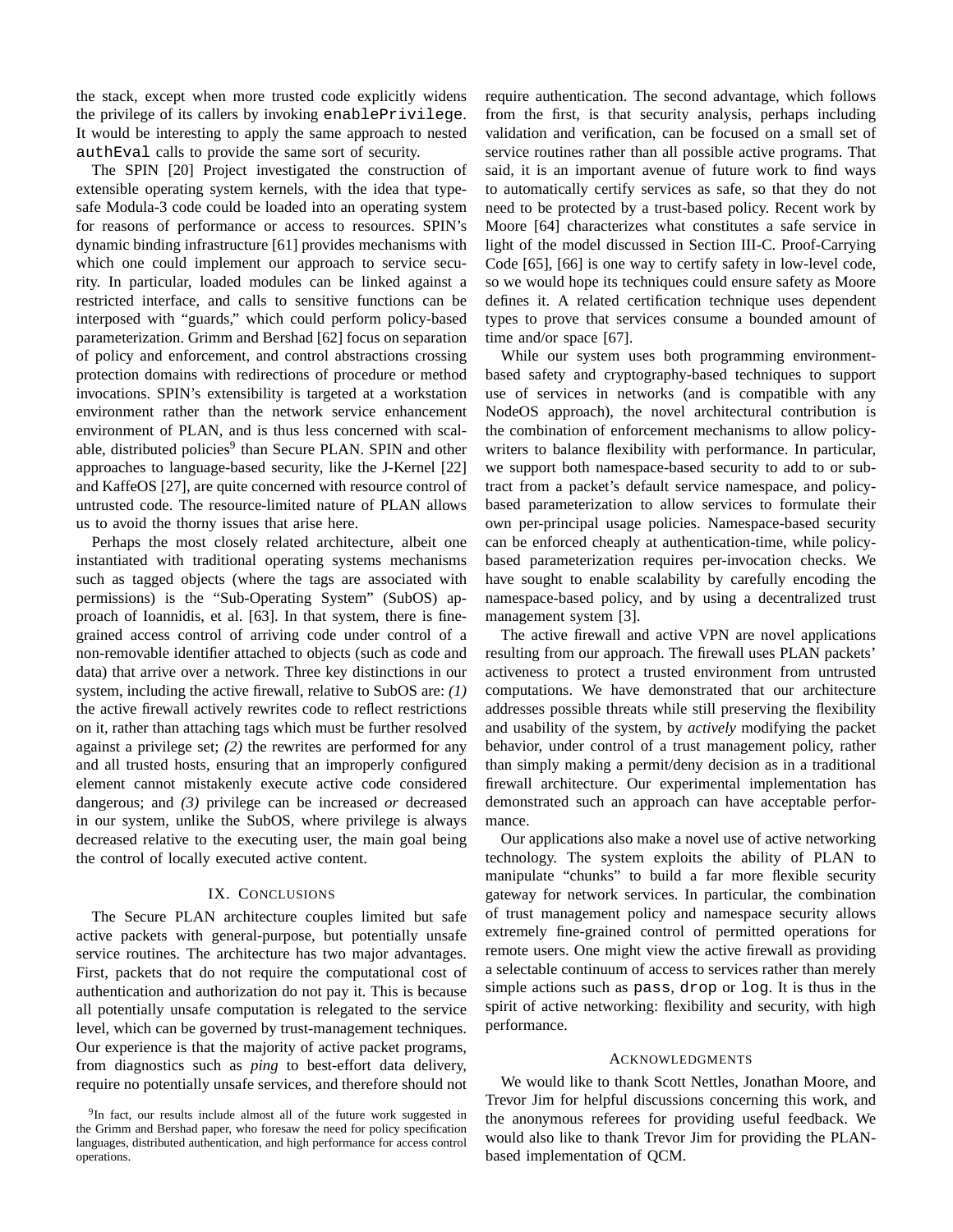This work was done while all authors were at the University of Pennsylvania, supported by DARPA under Contract #N66001-96-C-852, NSF under grant #ANI 98-13875, with additional support from the Intel Corporation. A shorter version of this paper was published in the International Working Conference on Active Networks [68], and an extended version of that paper was published in the DARPA Active Networks Conference and Exposition [69].

### **REFERENCES**

- [1] M. Hicks, J. T. Moore, D. S. Alexander, C. A. Gunter, and S. Nettles, "PLANet: An active internetwork," in *Proceedings of the Eighteenth IEEE Computer and Communication Society INFOCOM Conference*. IEEE, 1999, pp. 1124–1133.
- [2] M. Hicks, P. Kakkar, J. T. Moore, C. A. Gunter, and S. Nettles, "PLAN: A packet language for active networks," in *Proceedings of the Third ACM SIGPLAN International Conference on Functional Programming Languages*. ACM, 1998, pp. 86–93.
- [3] M. Blaze, J. Feigenbaum, and J. Lacy, "Decentralized trust management," in *Proceedings of the 17th Symposium on Security and Privacy*. IEEE Computer Society Press, Los Alamitos, 1996, pp. 164–173.
- [4] D. L. Tennenhouse, J. M. Smith, W. D. Sincoskie, D. J. Wetherall, and G. J. Minden, "A survey of active network research," *IEEE Communications Magazine*, pp. 80–86, January 1997.
- [5] D. S. Alexander, W. A. Arbaugh, M. Hicks, P. Kakkar, A. D. Keromytis, J. T. Moore, C. A. Gunter, S. M. Nettles, and J. M. Smith, "The SwitchWare active network architecture," *IEEE Network Magazine, special issue on Active and Programmable Networks*, vol. 12, no. 3, pp. 29–36, 1998.
- [6] D. J. Wetherall, J. Guttag, and D. L. Tennenhouse, "ANTS: A toolkit for building and dynamically deploying network protocols," in *Proceedings of the IEEE Conference on Open Architectures and Network Programming (OPENARCH)*. IEEE Computer Society Press, Los Alamitos, April 1998.
- [7] D. Wetherall, "Active network vision and reality: lessons from a capsule-based system," in *17th Symp. on Operating Systems Principles (SOSP'99)*. Kiawah Island, SC: ACM, December 1999, pp. 64–79.
- [8] M. Hicks, J. T. Moore, D. Wetherall, and S. Nettles, "Experiences with capsule-based active networking," in *Proceedings of the DARPA Active Networks Conference and Exposition (DANCE)*. IEEE, May 2002.
- [9] J. T. Moore, M. Hicks, and S. Nettles, "Practical programmable packets," in *Proceedings of the Twentieth IEEE Computer and Communication Society INFOCOM Conference*. IEEE, April 2001, pp. 41–50.
- [10] E. L. Nygren, "The design and implementation of a high-performance active network node," Master's thesis, Massachusetts Institute of Technology, February 1998.
- [11] C. A. Gunter and T. Jim, "Policy-directed certificate retrieval," *Software - Practice and Experience*, vol. 30, no. 15, pp. 1609–1640, 2000.
- [12] J. Ioannidis and S. M. Bellovin, "Implementing Pushback: Router-Based Defense Against DDoS Attacks," in *Proceedings of the Network and Distributed System Security Symposium (NDSS)*, February 2002.
- [13] A. D. Keromytis, V. Misra, and D. Rubenstein, "SOS: Secure overlay services," in *Proceedings of the ACM SIGCOMM Conference*, August 2002, pp. 61–72.
- [14] S. Savage, D. Wetherall, A. Karlin, and T. Anderson, "Practical Network Support for IP Traceback," in *Proceedings of the ACM SIGCOMM Conference*, August 2000, pp. 295–306.
- [15] D. Dean, M. Franklin, and A. Stubblefield, "An Algebraic Approach to IP Traceback," in *Proceedings of the Network and Dsitributed System Security Symposium (NDSS)*, February 2001, pp. 3–12.
- [16] X. Leroy, *The Objective Caml System, Release 3.05*, Institut National de Recherche en Informatique et Automatique (INRIA), 2002, available at http://caml.inria.fr.
- [17] R. Milner, M. Tofte, R. Harper, and D. MacQueen, *The Definition of Standard ML (Revised)*. Cambridge, Massachusetts: The MIT Press, 1997.
- [18] J. Gosling, B. Joy, and G. Steele, *The Java Language Specification*. Addison Wesley, Reading, 1996.
- [19] T. Jim, G. Morrisett, D. Grossman, M. Hicks, J. Cheney, and Y. Wang, "Cyclone: A safe dialect of C," in *Proceedings of the USENIX Annual Technical Conference*, Monterey, California, June 2002, pp. 275–288.
- [20] B. Bershad, S. Savage, P. Pardyak, E. G. Sirer, M. Fiuczynski, D. Becker, S. Eggers, and C. Chambers, "Extensibility, safety and performance in the SPIN operating system," in *Proceedings of 15th Symposium on Operating Systems Principles (SOSP)*, December 1995, pp. 267–284.
- [21] J. S. Chase, H. M. Levy, M. J. Feeley, and E. D. Lazowska, "Sharing and protection in a single-address-space operating system," in *ACM Transactions on Computer Systems (TOCS)*, vol. 12, no. 4, November 1994, pp. 271–307.
- [22] C. Hawblitzel, C. Chang, and G. Czajkowski, "Implementing Multiple Protection Domains in Java," in *Proceedings of the 1998 USENIX Annual Technical Conference*, June 1998, pp. 259–270.
- [23] J. Y. Levy, J. K. Ousterhout, and B. B. Welch, "The Safe-Tcl security model," in *Proceedings of the 1998 USENIX Annual Technical Conference*, June 1998, pp. 271–282.
- [24] J. Moore, "Mobile Code Security Techniques," University of Pennsylvania, Technical Report MS-CIS-98-28, May 1998. [Online]. Available: "url–http://www.cis.upenn.edu/˜jonm/papers/cis700.ps˝
- [25] B. Schwartz, W. Zhou, A. W. Jackson, W. T. Strayer, D. Rockwell, and C. Partridge, "Smart packets for active networks," in *Proceedings of the IEEE Conference on Open Architectures and Network Programming (OPENARCH)*, 1999, pp. 90–97.
- [26] M. Hicks, "PLAN system security," Department of Computer and Information Science, University of Pennsylvania, Technical Report MS-CIS-98-25, April 1998. [Online]. Available: "url–http: //www.cis.upenn.edu/˜switchware/papers/plan˙security.ps˝
- [27] G. Back, W. C. Hsieh, and J. Lepreau, "Processes in KaffeOS: Isolation, resource management, and sharing in Java," in *Proceedings of the 4th USENIX Symposium on Operating Systems Design and Implementation (OSDI)*. San Diego, CA: USENIX, Oct. 2000.
- [28] M. Hicks, J. T. Moore, and S. Nettles, "Compiling PLAN to SNAP," in *Proceedings of the Third International Working Conference on Active Networks*, ser. Lecture Notes in Computer Science, I. W. Marshall, S. Nettles, and N. Wakamiya, Eds., vol. 2207. Springer-Verlag, October 2001, pp. 134–151.
- [29] J. H. Saltzer and M. D. Schroeder, "The protection of information in computer systems," *Proceedings of the IEEE*, vol. 63, no. 9, pp. 1278– 1308, 1975.
- [30] D. S. Alexander, W. A. Arbaugh, A. D. Keromytis, S. Muir, and J. M. Smith, "Secure quality of service handling (SQoSH)," *IEEE Communications*, vol. 38, no. 4, pp. 106–112, April 2000.
- [31] D. S. Alexander, P. B. Menage, A. D. Keromytis, W. A. Arbaugh, K. G. Anagnostakis, and J. M. Smith, "The Price of Safety in an Active Network," *Journal of Communications (JCN), special issue on programmable switches and routers*, vol. 3, no. 1, pp. 4–18, March 2001.
- [32] I. M. Leslie, D. McAuley, R. Black, T. Roscoe, P. Barham, D. Evers, R. Fairbairns, and E. Hyden, "The design and implementation of an operating system to support distributed multimedia applications," *IEEE Journal on Selected Areas in Communications (JSAC)*, vol. 14, no. 7, pp. 1280–1297, September 1996.
- [33] K. G. Anagnostakis, M. W. Hicks, S. Ioannidis, A. D. Keromytis, and J. M. Smith, "Scalable resource control in active networks," in *Proceedings of the Second International Working Conference on Active Networks*, ser. Lecture Notes in Computer Science, H. Yashuda, Ed., vol. 1942. Springer-Verlag, October 2000, pp. 343–358.
- [34] D. S. Alexander, "ALIEN: A generalized computing model of active networks," Ph.D. dissertation, University of Pennsylvania, September 1998.
- [35] F. Rouaix, "A Web navigator with applets in Caml," in *Proceedings of the 5th International World Wide Web Conference, in Computer Networks and Telecommunications Networking*, vol. 28, no. 7–11. Elsevier, May 1996, pp. 1365–1371.
- [36] "Data Encryption Standard," U.S. Department of Commerce, Tech. Rep. FIPS-46, January 1977.
- [37] R. Laboratories, *PKCS #1: RSA Encryption Standard*, version 1.5 ed., 1993, november.
- [38] "Digital signature standard," U.S. Department of Commerce, Tech. Rep. FIPS-186, May 1994.
- [39] CCITT, *X.509: The Directory Authentication Framework*, International Telecommunications Union, Geneva, 1989.
- [40] D. S. Alexander, W. A. Arbaugh, A. D. Keromytis, and J. M. Smith, "A secure active network environment architecture: Realization in SwitchWare," *IEEE Network Magazine, special issue on Active and Programmable Networks*, vol. 12, no. 3, pp. 37–45, 1998.
- [41] H. Krawczyk, M. Bellare, and R. Canetti, "HMAC: Keyed-hashing for message authentication," IETF, Tech. Rep. RFC 2104, February 1997.
- [42] S. Kent and R. Atkinson, "Security architecture for the internet protocol," IETF, Tech. Rep. RFC 2401, Nov. 1998.